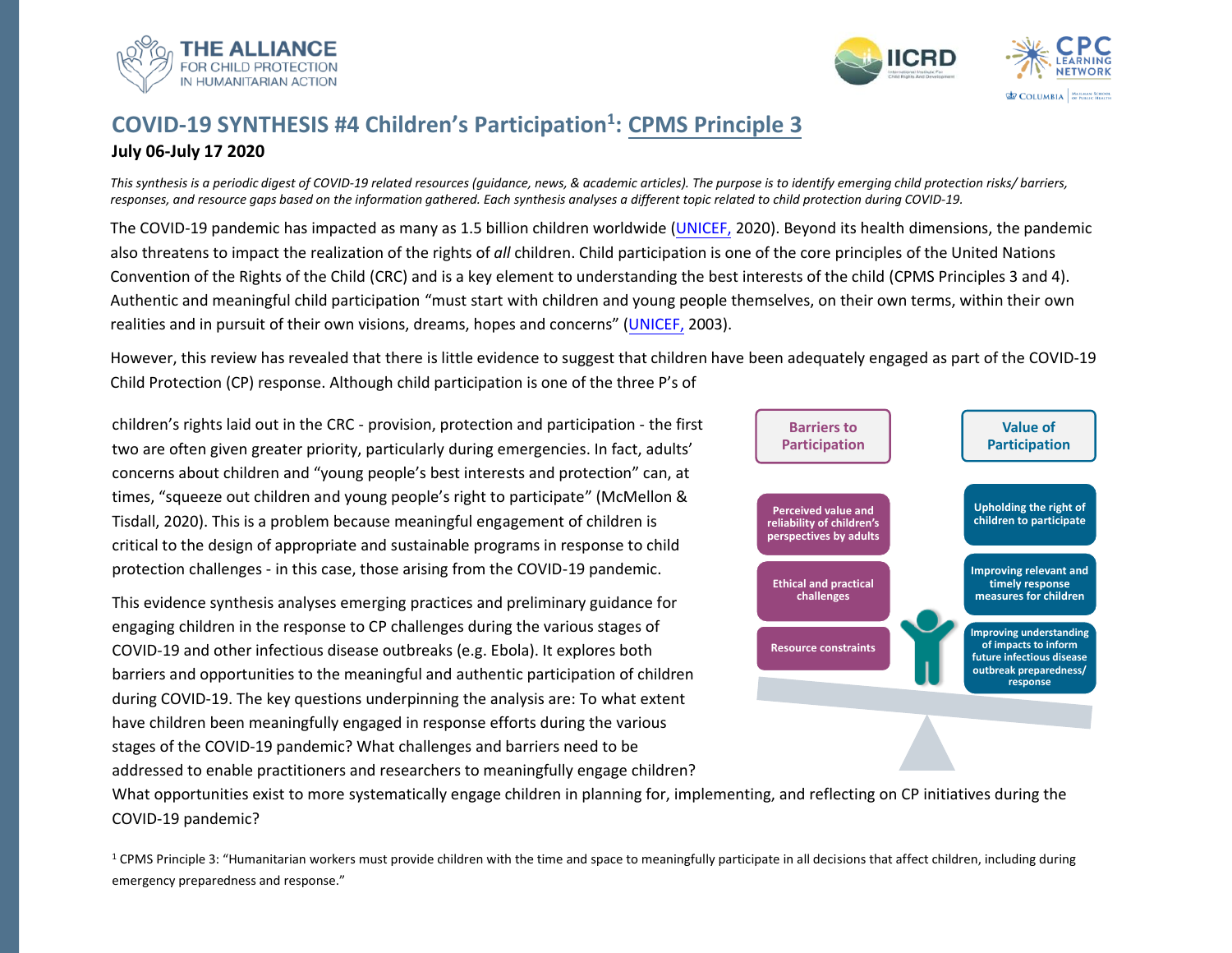The analysis drew from 48 academic articles and reports and guidance notes from the grey literature; and 24 news articles published online between April 22 and August 7, 2020.

The rest of this synthesis is organized in the following way: we illustrate child participation barriers and opportunities by using examples from select articles and research studies, discuss key emerging practices in the information identified, and conclude with reflections and recommendations on promoting meaningful participation of children. A limited number of case studies of emerging practices related to child participation are listed in the annex.

### **EMERGING PRACTICES**

With the safety of all children as a top priority, emerging practices identified include:

- Engaging children to map their own needs
- Using innovative approaches to amplify children's voices
- Supporting and leveraging pre-existing participatory platforms and initiatives for child-led advocacy and engagement
- Providing children with the space and opportunities to actively participate in decision-making processes

### **[SUMMARY OF GAPS](#page-17-0)**

Several gaps in knowledge related to child participation during COVID-19 were identified, including:

- Minimal reflection or guidance on appropriate use of different "participatory" approaches (e.g. consultation vs. child-adult partnerships) to meaningfully engage children throughout the various stages of COVID-19 and future IDOs. There is also little age disaggregated guidance for engaging children at different developmental stages.
- Very little discussions or evidence of meaningful partnerships between children and adults regarding the COVID-19 response and recovery.
- Emphasis on impact of children's lack of access to new technologies, but little coverage on capacity of aid workers to use technologies and to ensure the safety and security of children and their data.
- Lack of representation of voices of children from marginalized groups and few reports on the status of the most marginalized children related to participatory programming.
- Minimal guidance on how to reach out to communities to engage children that were not engaged by other activities or CP actors prior to the lockdowns.

### **COVID-19 [CASE STUDIES\\*](#page-17-0)**

#### **Location:** Rwanda

**Topic:** Consultation with children on their experiences and needs during COVID-19, including collaborative development of community awareness raising strategies.

### **Location:** Mali

**Topic:** A letter from the National Children's Parliament advocating for improved protection for the most vulnerable children.

### **Location:** Spain

**Topic:** Regularly scheduled, virtual meetings by/with groups of children across Spain to discuss concerns, share ideas, and develop their own advocacy projects.

### **Location:** Bangladesh

**Topic:** Survey of the impact of COVID-19 on vulnerable and marginalized children (aged 10-18).

### **Location:** Kosovo

**Topic:** Children from seven Child-Led Municipal Assemblies represent the needs of the most vulnerable communities in their municipalities in a debate forum with their respective Mayors.

### **Location:** Worldwide

**Topic:** #CovidUnder19, a collaborative initiative between children and child rights activists to survey and analyze the experiences of children (aged 13-18) globally during COVID-19.

2 *of children and caregivers impacted by COVID-19, as well as \*Click on the 'Case Studies' heading above to read through full write-ups on each of these issues, including first-hand accounts observations from child protection practitioners in the field.*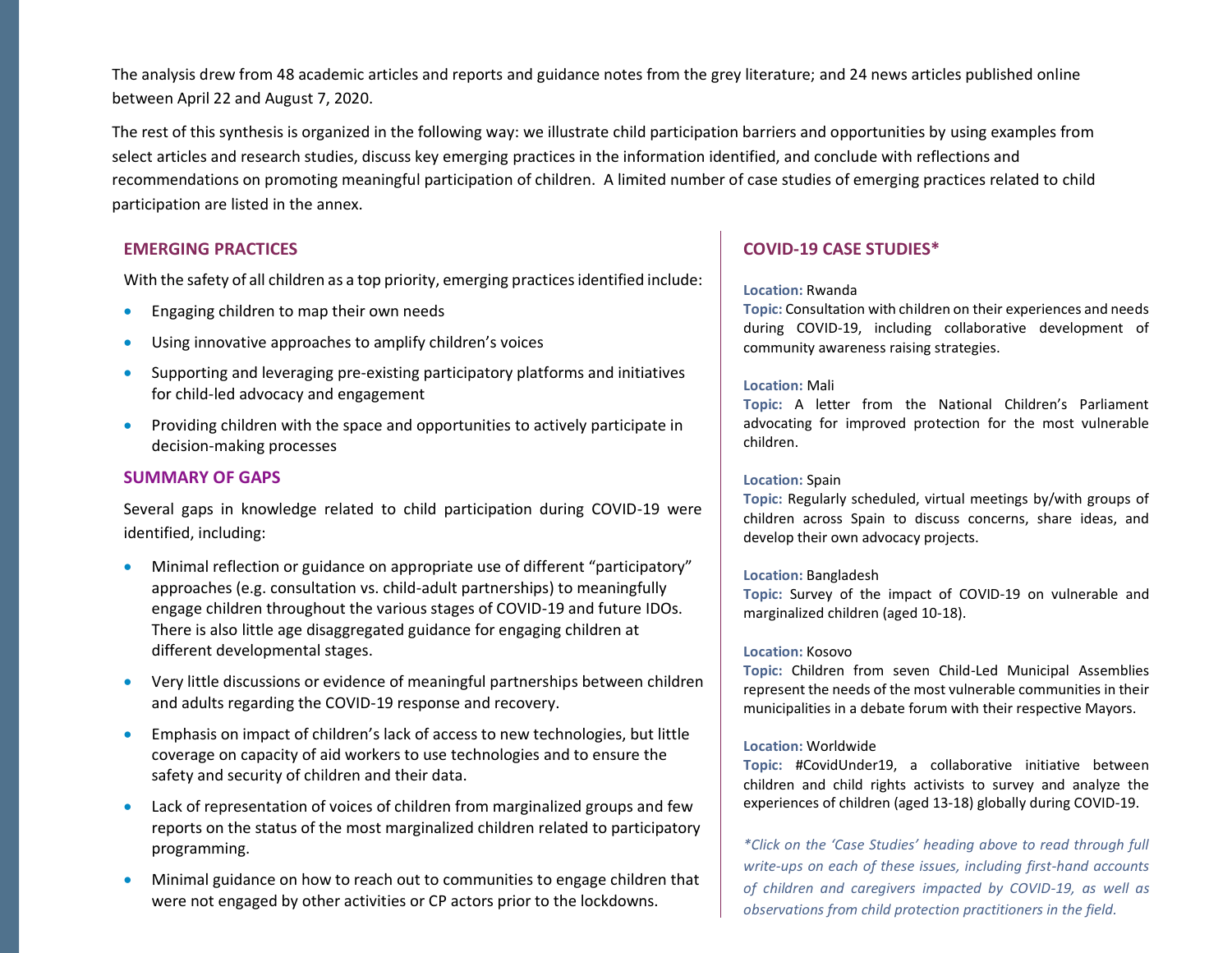| <b>BARRIERS</b>                                                                            | <b>KEY ISSUES</b>                                                                                                                                                                                                                                                                                                                                    | <b>EVIDENCE</b>                                                                                                                                                                                                                                                                                                                                                                                                                                                                                                                                                                                                                                                                                                                                                                                                                                                                                                                                                                                                                                                                                                                                                                                                                                                                                                                                                                                                                                                                                                                                                                                                                                                                                                                                                                                                                                                                                                                                                                                                                                                                                                                                                                                                                                  |  |
|--------------------------------------------------------------------------------------------|------------------------------------------------------------------------------------------------------------------------------------------------------------------------------------------------------------------------------------------------------------------------------------------------------------------------------------------------------|--------------------------------------------------------------------------------------------------------------------------------------------------------------------------------------------------------------------------------------------------------------------------------------------------------------------------------------------------------------------------------------------------------------------------------------------------------------------------------------------------------------------------------------------------------------------------------------------------------------------------------------------------------------------------------------------------------------------------------------------------------------------------------------------------------------------------------------------------------------------------------------------------------------------------------------------------------------------------------------------------------------------------------------------------------------------------------------------------------------------------------------------------------------------------------------------------------------------------------------------------------------------------------------------------------------------------------------------------------------------------------------------------------------------------------------------------------------------------------------------------------------------------------------------------------------------------------------------------------------------------------------------------------------------------------------------------------------------------------------------------------------------------------------------------------------------------------------------------------------------------------------------------------------------------------------------------------------------------------------------------------------------------------------------------------------------------------------------------------------------------------------------------------------------------------------------------------------------------------------------------|--|
| <b>Perceived</b><br>value and<br>reliability of<br>children's<br>perspectives<br>by adults | Failure by adults to recognize that<br>$\bullet$<br>children are able to advocate for<br>and express their own political<br>and social rights.<br>There is an over-reliance on<br>$\bullet$<br>observations of children's<br>experiences for response<br>programming instead of active<br>input from children in decision-<br>making and reflection. | "Since April 2020 members of the public have been able to submit questions to the<br>UK government for the daily COVID-19 briefing. Astonishingly, the question<br>submission rules specifically prohibit questions from children, blatantly ignoring their<br>rights. An attempt by someone under the age of 18 years to submit a question results<br>in an error message: 'sorry you cannot submit a question. You cannot ask a question<br>in the coronavirus (COVID-19) press conference because you're not old enough.' This<br>stance completely devalues the expertise that children have to bring and silences<br>their voices" (Andrew Rowland, Diane Cook, BMJ Journals, 2020).<br>"Children also have the right to participate in decision making in matters that concern<br>them. Speaking for and about children instead of with them creates vulnerable<br>constructions of childhood. Such constructions position children as lacking agency<br>and passive victims of violence, especially sexual violence. Not giving children voice<br>portrays them as passive victims and it disempowers them, which increases the risk<br>of them being silenced by the public. Such actions silence children and gives child<br>predators power to continue abusing them. Over and above, adults make better<br>decisions when they listen to children" (News 24, 01 June 2020).<br>"Do adults' attempts at representing children's worlds really capture what is<br>important to them? If so, whose worlds are they? What we have paid attention to in<br>the Finnish discussions is that the voices of small children are often missing. The child<br>perspectives above largely reflect the worlds of school children [regarding the COVID-<br>19 related school closures] and often also children coming from dominant cultural<br>backgrounds. While alignment between perspectives might be more common than<br>discrepancies, relying solely on adults' formulations runs the risk of treating children<br>(and youth) too much as a homogeneous group and overlooking significant disparities<br>between social groups in society" (Jaakko Hilppö, Anna Rainio, Antti Rajala, and Lasse<br>Lipponen, Cultural Praxis, April 2020). |  |

# **CHILD PARTICIPATION BARRIERS DURING COVID-19**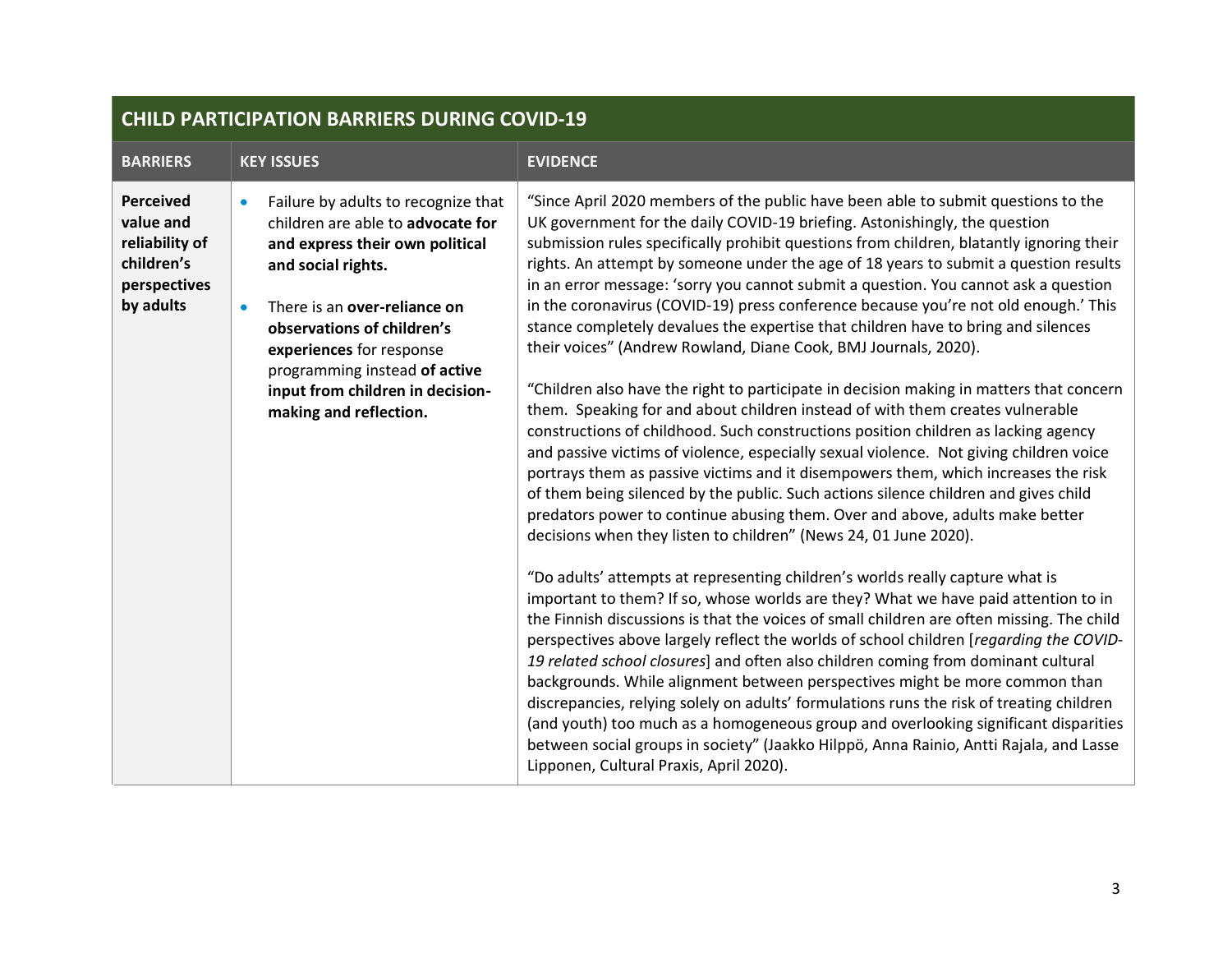|  |  | Adult's perceptions that children<br>do not have the maturity and<br>capacity to respond to an<br>emergency. | "As South Africa marks Child Protection Week, we should focus attention on issues of<br>child protection and safety. Children face two pandemics, sexual violence and COVID-<br>19, and remain excluded from national conversations. We do not know what is<br>happening to them.[] While there are arguments about children's abilities and<br>maturity, it is worth emphasizing that the right to participate is not about<br>autonomy. In fact, it is quite the opposite - children have the right to participate in<br>decision-making in recognition that adults make decisions on their behalf. The rights<br>that govern children's right to decision-making are:<br>1) Adults must apply the best interest principle when making decisions for children,<br>2) Adults making decisions on children's behalf, hearing and taking children's views<br>seriously, and<br>3) Children's right to respect for evolving capacities and adult guidance until such<br>time that children have the capacity to make [informed] choices" (News 24, 01 June<br>$2020$ ). |
|--|--|--------------------------------------------------------------------------------------------------------------|-----------------------------------------------------------------------------------------------------------------------------------------------------------------------------------------------------------------------------------------------------------------------------------------------------------------------------------------------------------------------------------------------------------------------------------------------------------------------------------------------------------------------------------------------------------------------------------------------------------------------------------------------------------------------------------------------------------------------------------------------------------------------------------------------------------------------------------------------------------------------------------------------------------------------------------------------------------------------------------------------------------------------------------------------------------------------|
|--|--|--------------------------------------------------------------------------------------------------------------|-----------------------------------------------------------------------------------------------------------------------------------------------------------------------------------------------------------------------------------------------------------------------------------------------------------------------------------------------------------------------------------------------------------------------------------------------------------------------------------------------------------------------------------------------------------------------------------------------------------------------------------------------------------------------------------------------------------------------------------------------------------------------------------------------------------------------------------------------------------------------------------------------------------------------------------------------------------------------------------------------------------------------------------------------------------------------|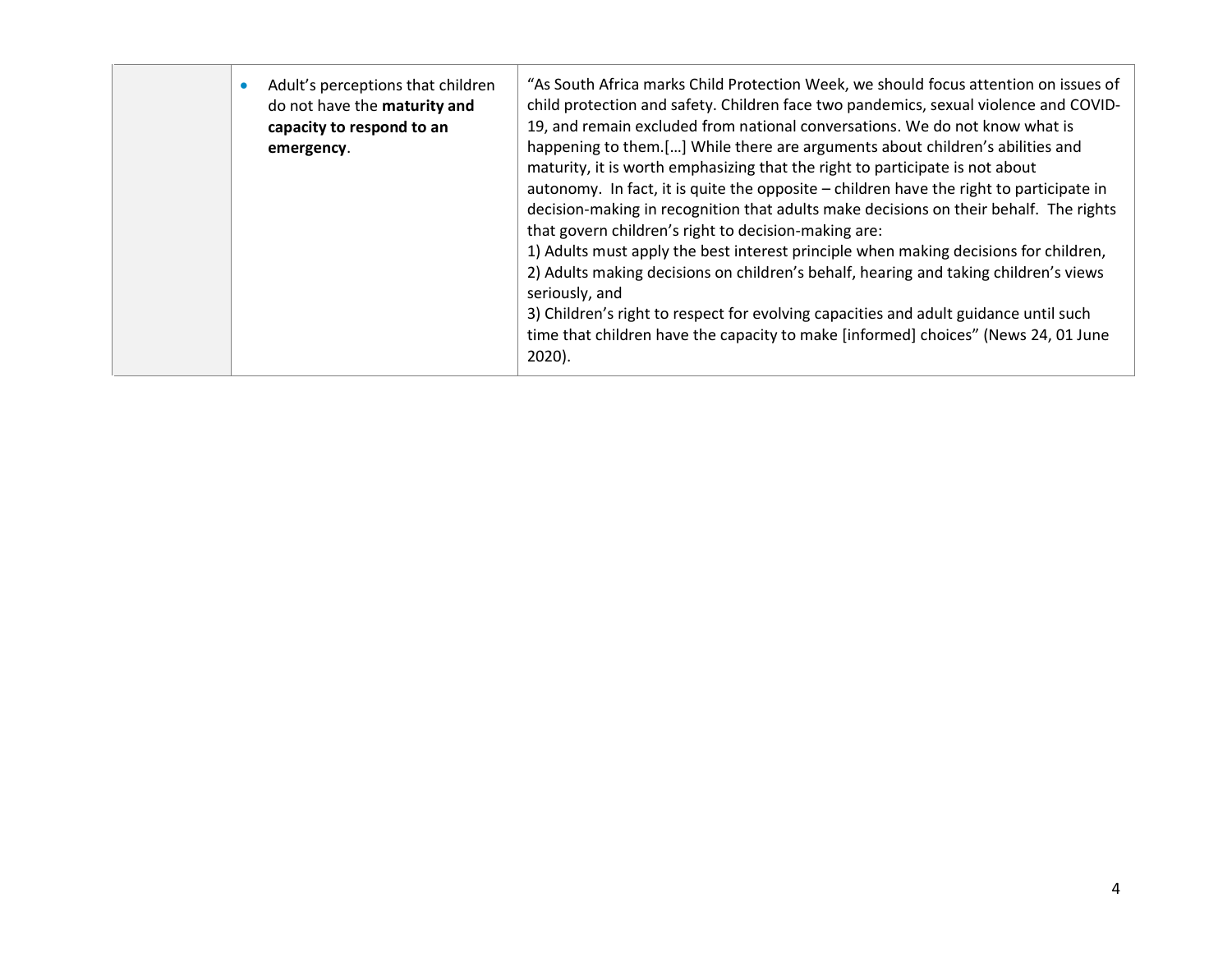| <b>PRACTICE</b>                               |                        | <b>DETAIL</b>                                                                                                                                                                                                                                                                                                                  | <b>EVIDENCE &amp; SAMPLE INITIATIVES</b>                                                                                                                                                                                                                                                                                                                                                                                                                                                                                                                                                                                                                                                                                                                                                                                                                                                                                                                                                                                                                                                                                                                                                                                                                                                                                                                                                                                                                                                                                                                                                                                                                                                                                                                                                                                                                                                                                                                                                                                                                                                                                                                                                                                                                                                                                                                       |  |
|-----------------------------------------------|------------------------|--------------------------------------------------------------------------------------------------------------------------------------------------------------------------------------------------------------------------------------------------------------------------------------------------------------------------------|----------------------------------------------------------------------------------------------------------------------------------------------------------------------------------------------------------------------------------------------------------------------------------------------------------------------------------------------------------------------------------------------------------------------------------------------------------------------------------------------------------------------------------------------------------------------------------------------------------------------------------------------------------------------------------------------------------------------------------------------------------------------------------------------------------------------------------------------------------------------------------------------------------------------------------------------------------------------------------------------------------------------------------------------------------------------------------------------------------------------------------------------------------------------------------------------------------------------------------------------------------------------------------------------------------------------------------------------------------------------------------------------------------------------------------------------------------------------------------------------------------------------------------------------------------------------------------------------------------------------------------------------------------------------------------------------------------------------------------------------------------------------------------------------------------------------------------------------------------------------------------------------------------------------------------------------------------------------------------------------------------------------------------------------------------------------------------------------------------------------------------------------------------------------------------------------------------------------------------------------------------------------------------------------------------------------------------------------------------------|--|
| <b>Ethical and</b><br>practical<br>challenges | $\bullet$<br>$\bullet$ | <b>Concerns</b> that engaging children<br>will violate the CPMS "do no<br>harm" Principle (5) and children's<br>"best interests" (Principle 4).<br>Fear of exposing children to<br>safety risks by through research,<br>data collection, online<br>engagement, and in-person<br>participation during the COVID-19<br>pandemic. | "Our need to understand, quantify, forecast, track and unpack the COVID-19<br>pandemic fuels an insatiable need for data. [] Understanding the impact on children<br>is critical. Understanding their circumstances will be necessary for current and future<br>predictions of impacts of the crisis on them. Collecting information that helps us<br>determine how best to respond to similar future outbreaks is essential. There is so<br>much we don't know, and our children's futures depend on us knowing. [] However,<br>and this is a big however, we need to take care. We need to ensure that our desire to<br>help, to understand, to learn and to do all of this quickly doesn't overshadow the<br>basic principle of "do no harm." Whether we are considering using apps for contact<br>tracing, or thinking of asking children via social media platforms about their day to<br>day lives in lock-down, we need to do so with a critical lens on our belief that we will<br>do good through the data collection" (Berman, Gabrielle, 24 April 2020).<br>"While child participation guidelines tend to recognize the value of including children<br>in data collection activities, they also acknowledge that doing so can expose children<br>to a host of physical and psychosocial risks, especially in conflict and disaster<br>contexts, potentially creating tension between the principle of participation and<br>other human rights and bioethics principles, namely the best interest of the child,<br>respect for persons, non-maleficence ('do no harm'), beneficence, and justice<br>[7,10,21]" (Bennouna, C., Mansourian, H. & Stark, L., 2017).<br>"We received an unequivocal message from experts: A desire for more data during<br>COVID-19 should not compromise the safety of children. 'As researchers, first and<br>foremost we need to protect our participants'[Karen Devries]. More specifically,<br>experts warned against interviewing children directly about violence using remote<br>methods while COVID-19 lockdown measures were in place. In this context, experts<br>cautioned that 'if a perpetrator is in the household, the child may not be able to or<br>willing to spend time over the phone. It is a moral decision to not conduct interviews<br>during this time' [Claudia Cappa]" (UNICEF, 7 Aug 2020). |  |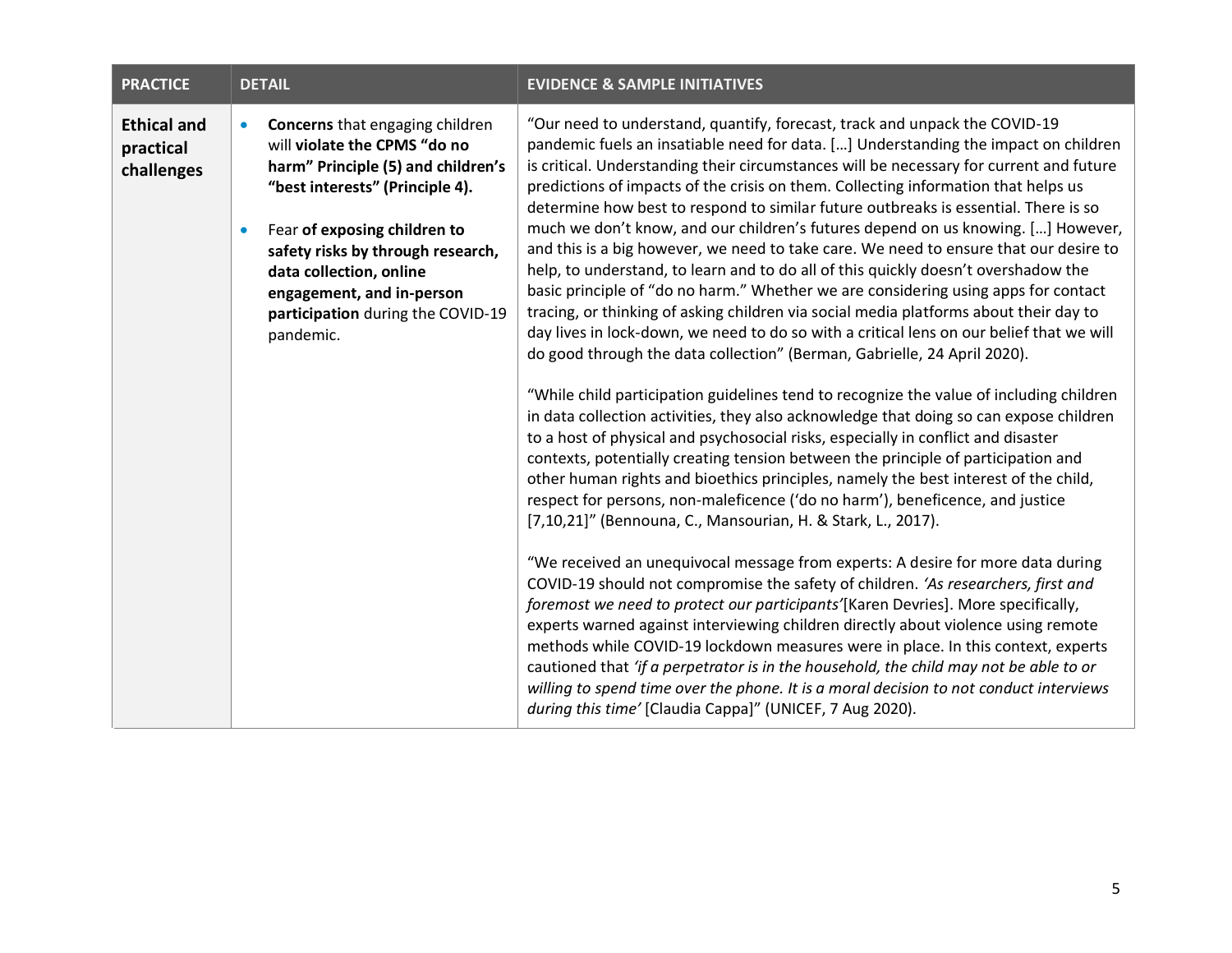|  |  | Lack of opportunity for children<br>to engage in policy discussions<br>and development.<br>Need for greater variety of child<br>friendly methods for reaching<br>diverse young people. | "Children and youth have also challenged the established boundaries, pushed them<br>and arguably created new positions for themselves amid the pandemic. In the news<br>coverage, these positions have been evident mainly in stories about children and<br>youth who break the rules of physical distancing, by meeting and hanging out in<br>parks. Skateboarders have taken over much of the city space freed by the lack of<br>traffic and commercial life in downtown Helsinki. In newspaper opinion pieces and<br>the social media, this expansion has been condemned and addressed mainly as<br>disruptive and unethical behavior. However, the issue is many-sided. The [Finnish]<br>Ombudsman for children recently voiced her concern that this should be seen also as<br>a question of children's rights. Accordingly, the democratic debates about the<br>legitimacy of restriction of rights should also consider child perspectives" (Jaakko<br>Hilppö, Anna Rainio, Antti Rajala, and Lasse Lipponen, Cultural Praxis, April 2020).<br>"Let's be honest, policy documents can be boring or difficult to read. Being able to<br>read, understand and comment on policy is an important skill to develop, and you<br>shouldn't be discouraged if you find policy participation difficult" (UNICEF, 2019). |
|--|--|----------------------------------------------------------------------------------------------------------------------------------------------------------------------------------------|------------------------------------------------------------------------------------------------------------------------------------------------------------------------------------------------------------------------------------------------------------------------------------------------------------------------------------------------------------------------------------------------------------------------------------------------------------------------------------------------------------------------------------------------------------------------------------------------------------------------------------------------------------------------------------------------------------------------------------------------------------------------------------------------------------------------------------------------------------------------------------------------------------------------------------------------------------------------------------------------------------------------------------------------------------------------------------------------------------------------------------------------------------------------------------------------------------------------------------------------------------------------------------------------------------------------|
|--|--|----------------------------------------------------------------------------------------------------------------------------------------------------------------------------------------|------------------------------------------------------------------------------------------------------------------------------------------------------------------------------------------------------------------------------------------------------------------------------------------------------------------------------------------------------------------------------------------------------------------------------------------------------------------------------------------------------------------------------------------------------------------------------------------------------------------------------------------------------------------------------------------------------------------------------------------------------------------------------------------------------------------------------------------------------------------------------------------------------------------------------------------------------------------------------------------------------------------------------------------------------------------------------------------------------------------------------------------------------------------------------------------------------------------------------------------------------------------------------------------------------------------------|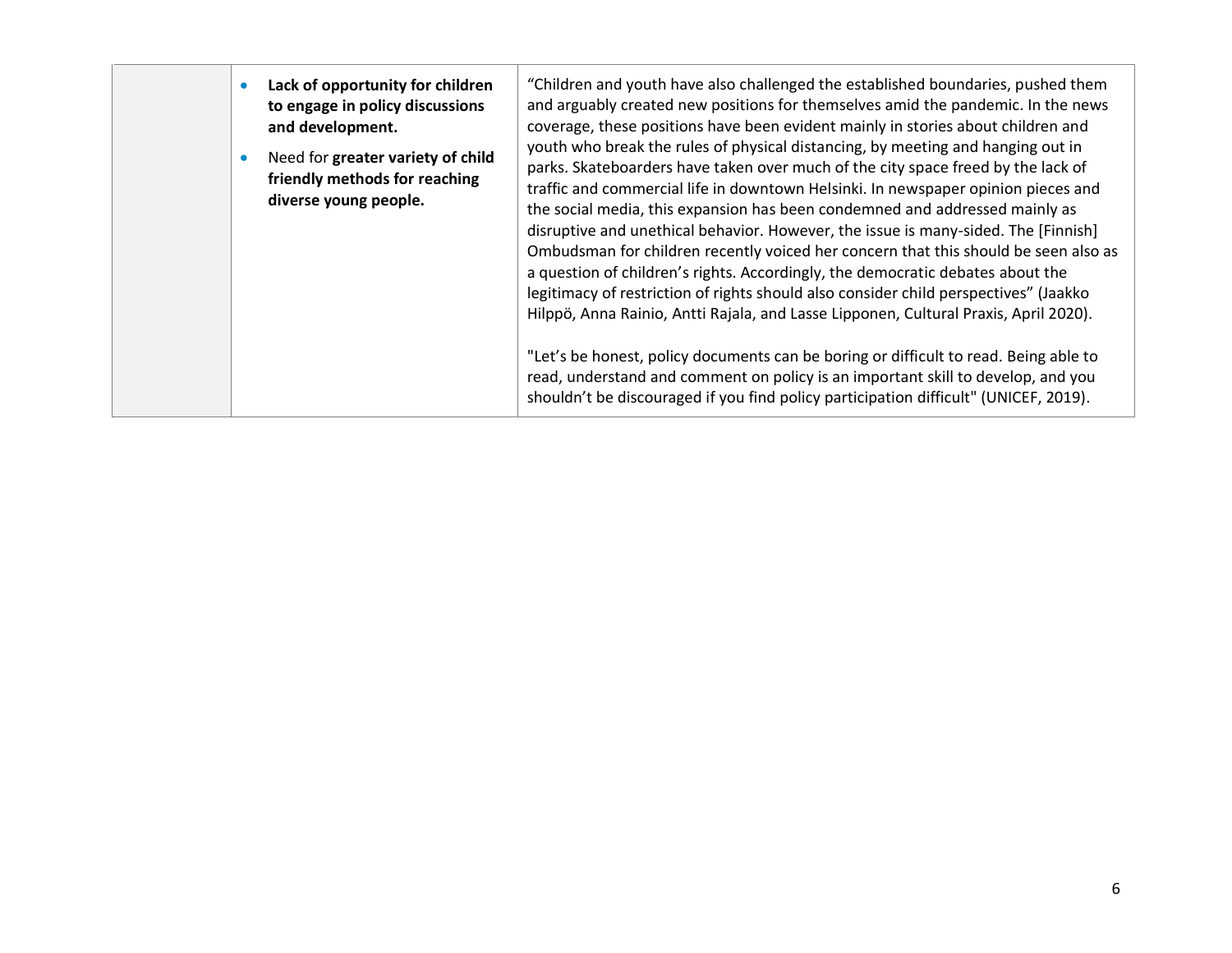| <b>PRACTICE</b>                | <b>DETAIL</b>  |                                                                                                                                                                                                                                                                                                                                                            | <b>EVIDENCE &amp; SAMPLE INITIATIVES</b>                                                                                                                                                                                                                                                                                                                                                                                                                                                                                                                                                                                                                                                                                                                                                                                                                                                                                                                                                                               |
|--------------------------------|----------------|------------------------------------------------------------------------------------------------------------------------------------------------------------------------------------------------------------------------------------------------------------------------------------------------------------------------------------------------------------|------------------------------------------------------------------------------------------------------------------------------------------------------------------------------------------------------------------------------------------------------------------------------------------------------------------------------------------------------------------------------------------------------------------------------------------------------------------------------------------------------------------------------------------------------------------------------------------------------------------------------------------------------------------------------------------------------------------------------------------------------------------------------------------------------------------------------------------------------------------------------------------------------------------------------------------------------------------------------------------------------------------------|
| <b>Resource</b><br>constraints | ۰<br>$\bullet$ | Financial, time and language<br>constraints to participatory data<br>collection are exacerbated during<br>emergencies (such as COVID-19).<br>Front-line responders have<br>limited technical capacity to<br>safely and effectively consult and<br>engage with children, including<br>appropriate use of technology and<br>proper data protection measures. | "Emergencies can exacerbate the familiar constraints of resources, time, language<br>capabilities, and insecurity during data collection, and the breakdown of critical<br>infrastructure and social order can introduce innumerable additional obstacles.<br>Simple tasks such as identifying secure data collection locations, establishing<br>participants' ages, and receiving consent from caregivers can become critical<br>bottlenecks in the context of high mobility and ongoing conflict" (Bennouna, C.,<br>Mansourian, H. & Stark, L., 2017).<br>"The use of new information technologies in States' response to the<br>pandemic threatens the right to privacy and data protection and risks long-lasting<br>discriminatory effects there is a real and pertinent risk that the mass collection of<br>data, coupled with the limited transparency as to how such data is stored and re-<br>used, will be used by certain States to target specific groups" (Outright Action<br>International, 7 May 2020). |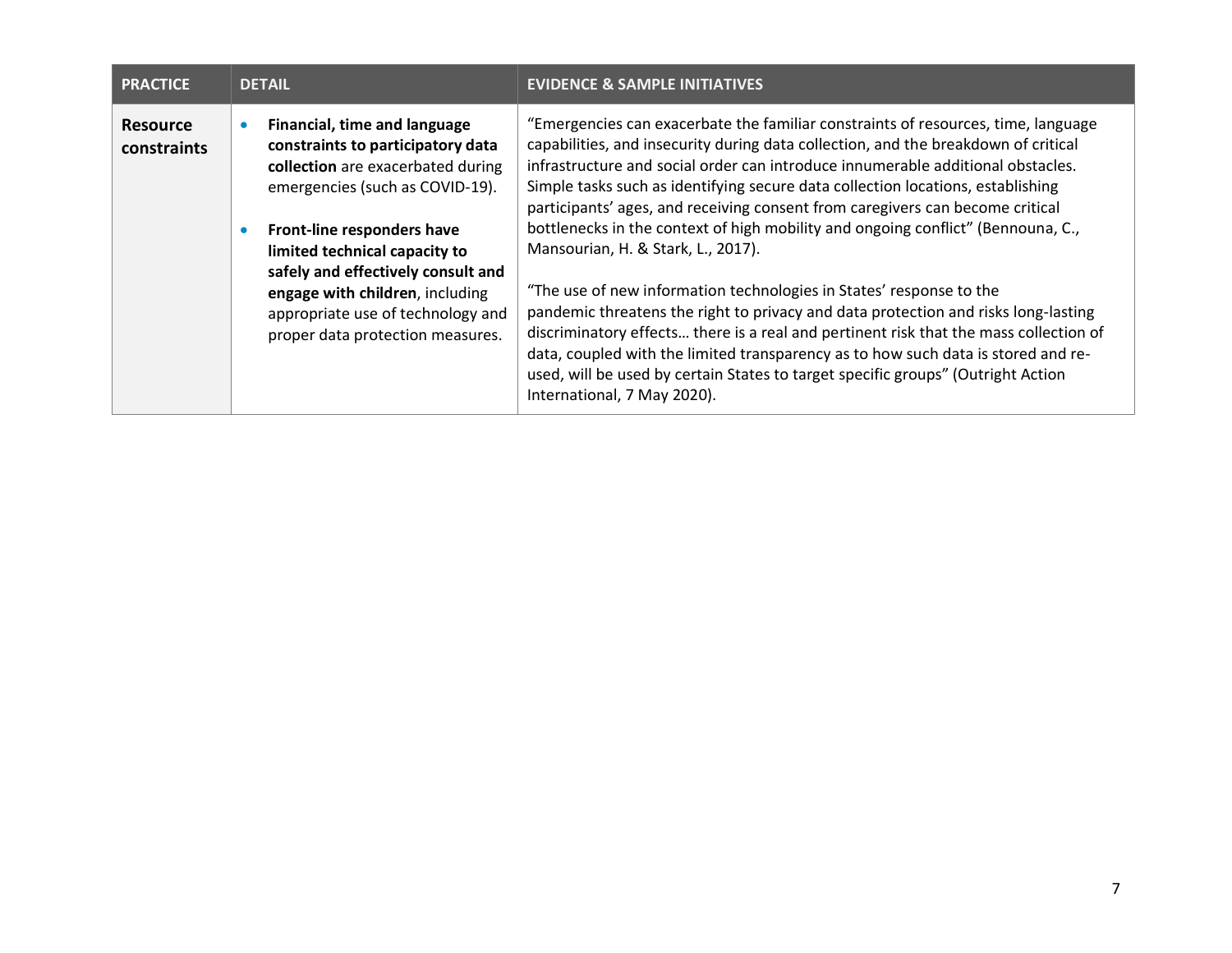| <b>ADDITIONAL CONSIDERATIONS FOR CHILD PARTICIPATION DURING COVID-19</b> |                                                                                                                                                                                                                                                                                                                                                                                   |                                                                                                                                                                                                                                                                                                                                                                                                                                                                                                                                                                                                                                                                                                                                                                                                                                                                                                                                                                                                                                                                                                                                                                                                                                       |  |
|--------------------------------------------------------------------------|-----------------------------------------------------------------------------------------------------------------------------------------------------------------------------------------------------------------------------------------------------------------------------------------------------------------------------------------------------------------------------------|---------------------------------------------------------------------------------------------------------------------------------------------------------------------------------------------------------------------------------------------------------------------------------------------------------------------------------------------------------------------------------------------------------------------------------------------------------------------------------------------------------------------------------------------------------------------------------------------------------------------------------------------------------------------------------------------------------------------------------------------------------------------------------------------------------------------------------------------------------------------------------------------------------------------------------------------------------------------------------------------------------------------------------------------------------------------------------------------------------------------------------------------------------------------------------------------------------------------------------------|--|
| <b>TOPIC</b>                                                             | <b>KEY CONSIDERATIONS</b>                                                                                                                                                                                                                                                                                                                                                         | <b>EVIDENCE</b>                                                                                                                                                                                                                                                                                                                                                                                                                                                                                                                                                                                                                                                                                                                                                                                                                                                                                                                                                                                                                                                                                                                                                                                                                       |  |
| The right of<br>children to<br>participate                               | <b>Practitioners must purposefully</b><br>create space and platforms and<br>provide resources for children to<br>actively engage with and advocate<br>to different audiences.                                                                                                                                                                                                     | "The focus on the legal imperative is intended to complement existing work within<br>the field. Having analyzed the text of UNCRC, it is apparent that some of the most<br>commonly used concepts have the potential to dilute the impact of Article 12. Phrases<br>such as 'pupil voice', 'the voice of the child', 'the right to be heard' and the 'right to<br>participate' address specific elements of the provision, and, taken individually, are<br>incapable of conveying the full extent of the right. The model proposed in this<br>article-Space, Voice, Audience and Influence-conceptualizes the distinct facets of<br>Article 12 in a legally sound yet user-friendly format. It is offered as a potential model<br>for informing understanding, developing policy and auditing existing practice" (Lundy,<br>L., 2007).<br>"Strengthen the capacity of youth organizations to engage safely, effectively and<br>meaningfully in ways that enable young people to augment their knowledge on the<br>virus and play an effective role in the prevention and response, including as social and<br>community workers and as assistants to professional health staff, where needed and<br>possible" (UNFPA, 24 March 2020). |  |
|                                                                          | Partner with children who are<br>$\bullet$<br>often best-placed to reach out to<br>their peers, including the most<br>marginalized.<br>Allow children to use their<br>$\bullet$<br>knowledge and skills to lead the<br>creation of formal and informal<br>peer awareness raising messages,<br>including online, during the<br>COVID-19 and other infectious<br>disease outbreaks. | "The young people are supported by Plan and partners youth engagement staff on<br>coordination, follow-up on agreed actions and psychosocial support. Communications<br>staff help them to develop blogs distributed on Facebook and Twitter, and a closed<br>Facebook group has been established. The young people are given credit for internet<br>and telephone calls on mobile phones, and in some cases mobile phones have been<br>provided to enable young people to connect while quarantined in their homes,<br>communities or districts" (Humanitarian Practice Network, June 2015).<br>"Children and young people asserted that they could play a pivotal role in raising<br>awareness on COVID-19 and providing information to people because, in many cases,<br>they had a better education and more access to technology and information than<br>their parents and other community members" (World Vision, 2020).<br>Video: The African Movement of Working Children and Youth, Plan International,<br>ENDA and the Coordination of youth against the exploitation of young person in                                                                                                                                    |  |

## **ADDITIONAL CONSIDERATIONS FOR CHILD PARTICIPATION DURING COVID-19**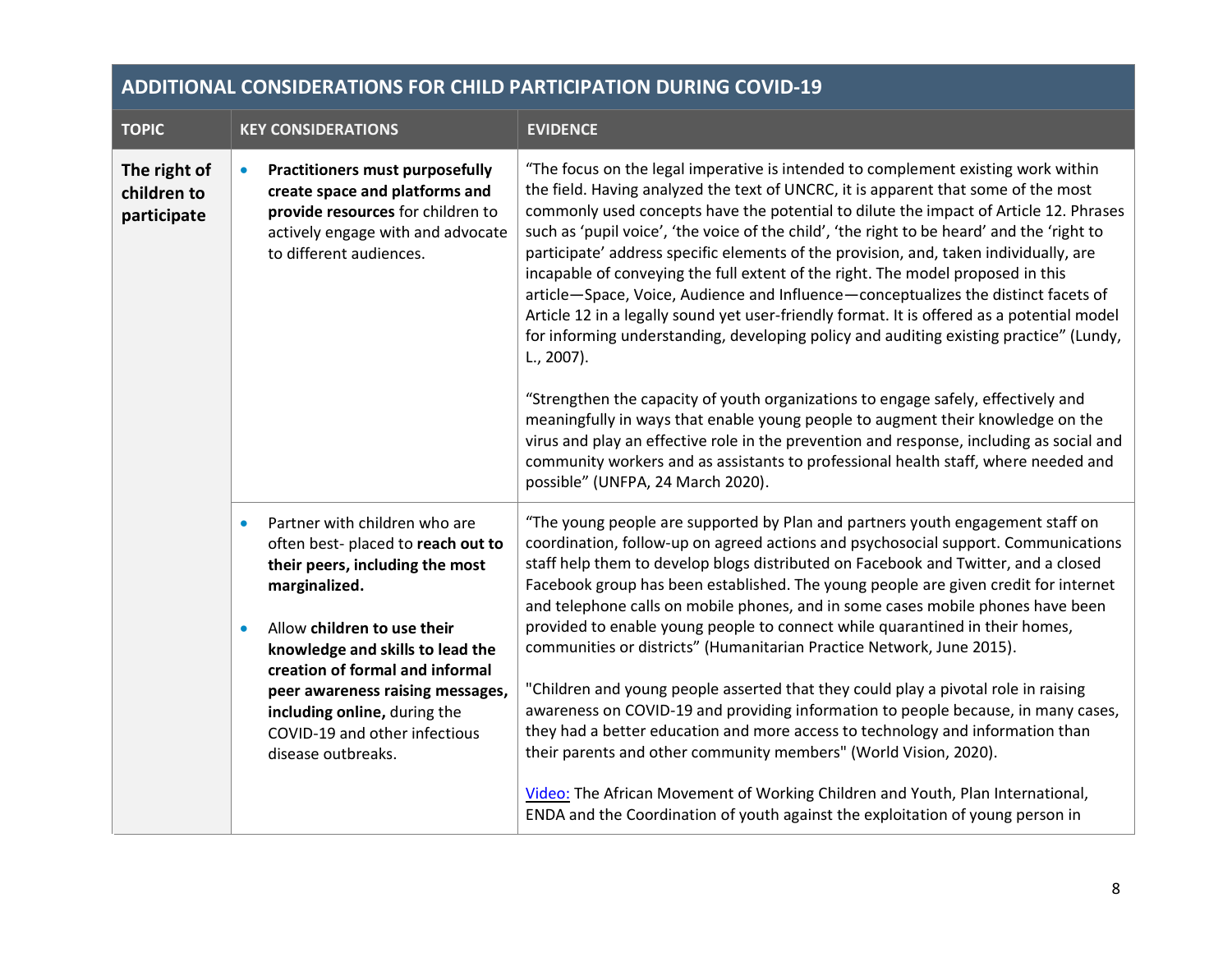|  |                                                                                                                                                                                               | Gambia have collaborated with youth to create several awareness raising videos for<br>children on COVID-19 risks, signs and symptoms, recommended safety precautions<br>and additional resources delivered by children from The Association of Working<br>Children and Youths of The Gambia (15 July 2020).                                                                                                                                                                                                                                                                                                                                                                                                                                                      |
|--|-----------------------------------------------------------------------------------------------------------------------------------------------------------------------------------------------|------------------------------------------------------------------------------------------------------------------------------------------------------------------------------------------------------------------------------------------------------------------------------------------------------------------------------------------------------------------------------------------------------------------------------------------------------------------------------------------------------------------------------------------------------------------------------------------------------------------------------------------------------------------------------------------------------------------------------------------------------------------|
|  | Support all children, including<br>$\bullet$<br>girls, boys, gender fluid children,<br>and the most marginalized<br>children, including children with<br>disabilities or special needs, to be | "[] Society needs to hear children's voices about how they are affected, their<br>struggles, feelings, views and beliefs for the creation of effective interventions. Other<br>children hearing such stories for their child counterparts will feel empowered and<br>regain agency" (News 24, 01 June 2020).                                                                                                                                                                                                                                                                                                                                                                                                                                                     |
|  | agents of change in their<br>communities.                                                                                                                                                     | "While we continue to highlight the disproportionate effects of COVID-19 on<br>adolescent girls and young women, we must also recognize their creativity, innovative<br>solutions, and effective partnership in shaping the response and recovery. Adolescent<br>girls and boys can be agents of change in their communities, but for this to happen,<br>the education system needs to intentionally ensure equity of voice and opportunity of<br>participation for all adolescent girls. An education system that recognizes that girls'<br>voices are valuable and allows for their meaningful participation contributes towards<br>girls' and women's empowerment" (Brookings, 15 May 2020).                                                                  |
|  |                                                                                                                                                                                               | "Now, with physical distancing orders in place, young people will increasingly turn to<br>digital tools to sustain and grow their roles as bridge-builders, mediators, and<br>peacebuilders. On Earth Day, young activists from around the world ran protests and<br>public-awareness campaigns entirely online while exchanging perspectives on how<br>climate change affected them. Young people have also been pioneering in creating<br>materials to support and engage people with disabilities and those who do not have<br>access to the internet. These technologies thus create new opportunities to connect<br>people for dialogue across dividing lines and to amplify the voices of young<br>changemakers" (Search for Common Ground, 18 June 2020). |
|  |                                                                                                                                                                                               | "Consider young people with disabilities not just as beneficiaries but also as our<br>champions of change who can engage in COVID-19 response. They can play a key role<br>in supporting information campaigns and myth-busting" (UNICEF, 2020b).                                                                                                                                                                                                                                                                                                                                                                                                                                                                                                                |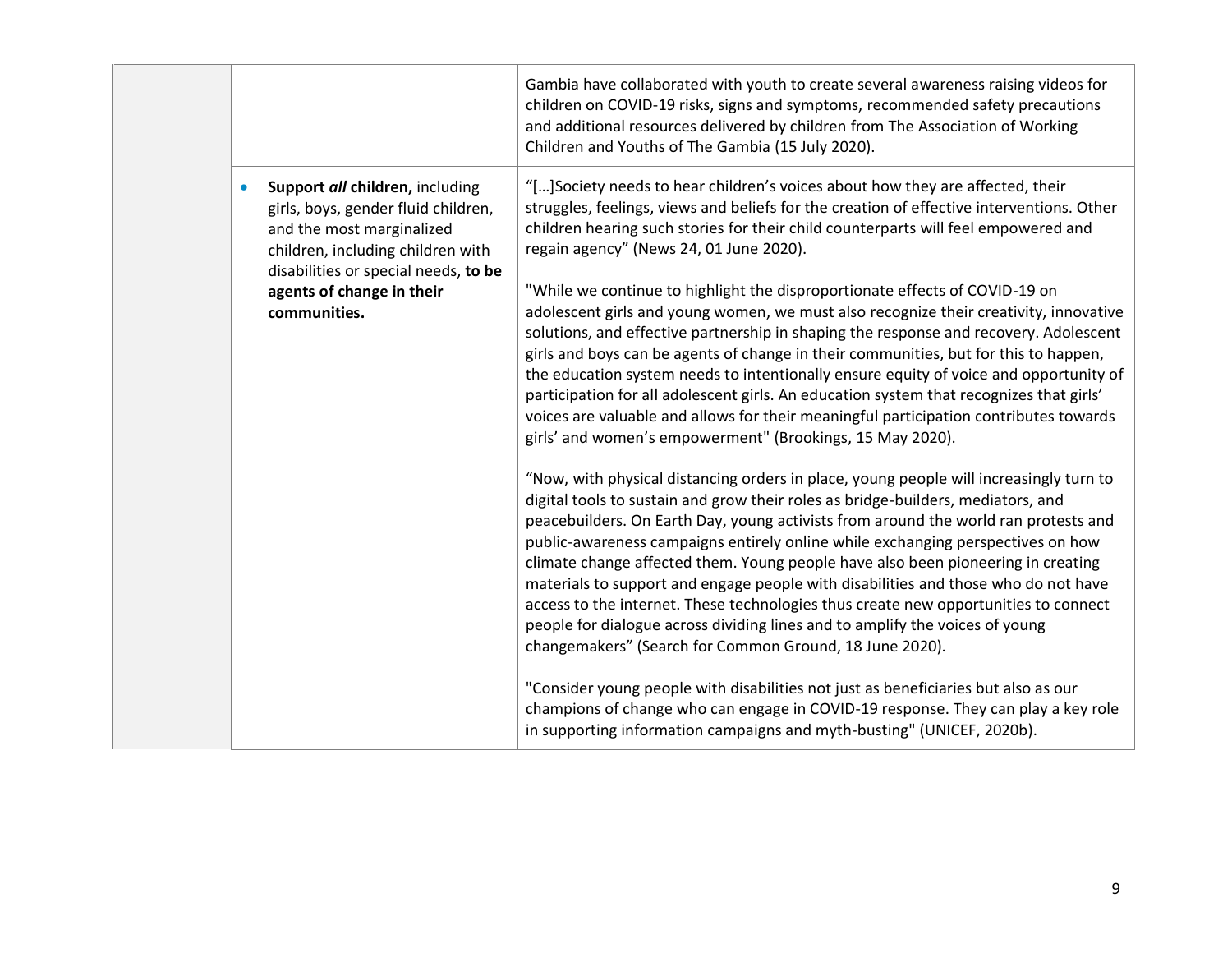| <b>PRACTICE</b>                                                | <b>DETAIL</b>                                                                                                                                                                                                                                   | <b>EVIDENCE &amp; SAMPLE INITIATIVES</b>                                                                                                                                                                                                                                                                                                                                                                                                                                                                                                                                                                                                                                                                                                                                                                                                                                                                                                                                                                                                                                                                                                                                                                                                                                                                                                                                                                                                                                                         |
|----------------------------------------------------------------|-------------------------------------------------------------------------------------------------------------------------------------------------------------------------------------------------------------------------------------------------|--------------------------------------------------------------------------------------------------------------------------------------------------------------------------------------------------------------------------------------------------------------------------------------------------------------------------------------------------------------------------------------------------------------------------------------------------------------------------------------------------------------------------------------------------------------------------------------------------------------------------------------------------------------------------------------------------------------------------------------------------------------------------------------------------------------------------------------------------------------------------------------------------------------------------------------------------------------------------------------------------------------------------------------------------------------------------------------------------------------------------------------------------------------------------------------------------------------------------------------------------------------------------------------------------------------------------------------------------------------------------------------------------------------------------------------------------------------------------------------------------|
| Relevant<br>and timely<br>response<br>measures<br>for children | Undertake holistic risk<br>$\bullet$<br>assessments for children<br>participating in data collection,<br>consultations and activities.                                                                                                          | "It is important to identify the different ways in which an organization comes into<br>contact with children, even when children may not be the primary focus. Then, to<br>identify who in the organization has contact with, access to, or impacts on children.<br>Contact with children does not always involve personal contact. It can also be made<br>via the internet, and other forms of social media, through letters, and by phone.<br>Contact with children can take place through people, programmes and operations.<br>[] If children are no longer participating in person in your programmes and projects<br>because of COVID-19, plan to check in with these children and establish how you will<br>stay in contact. Consider matching each child to a level of risk you think they're<br>exposed to, as best you can. This will help you focus your attention on the most-in-<br>need children and develop a proportionate contact plan for if they're not at your<br>locations" (Keeping Children Safe, 2020).<br>"We need children's data, and we need it yesterday. We need data about them, and<br>we will need to get data directly from them. This is necessary to secure the rights of<br>children, ensure that they have a voice, are safe and protected and that their basic<br>needs are met. Where physical distancing is in place, we will look to use both old and<br>new tech to gather the data online or by using phones" (Berman, Gabrielle, 24 April<br>2020). |
|                                                                | Children know their situation the<br>$\bullet$<br>best! Ensure they are invited to<br>share their perspectives and<br>engage in decisions to adequately<br>prepare, monitor and adapt<br>response measures to their<br>service provision needs. | "The young people are members of reference groups set up at the chiefdom level to<br>provide feedback on the Ebola response, allowing them to raise issues they have<br>identified and discussed as a group. In Moyamba, radio phone-in programmes and<br>feedback mechanisms have allowed them to raise issues such as increased teen<br>pregnancy and early marriage with the local chief, resulting in local by-laws banning<br>early and forced marriage" (Humanitarian Practice Network, June 2015).<br>"The ways that children have to tell us about problems may change during COVID-19.<br>For example, we may have to stop some of our internal Feedbacks and Reporting<br>channels [] due to the risk of coronavirus transmission. We should explain to<br>children what channels (for example, hotlines) remain open for children to tell us<br>about problems with our programmes or staff behaviour" (Save the children, 2020 a).                                                                                                                                                                                                                                                                                                                                                                                                                                                                                                                                                   |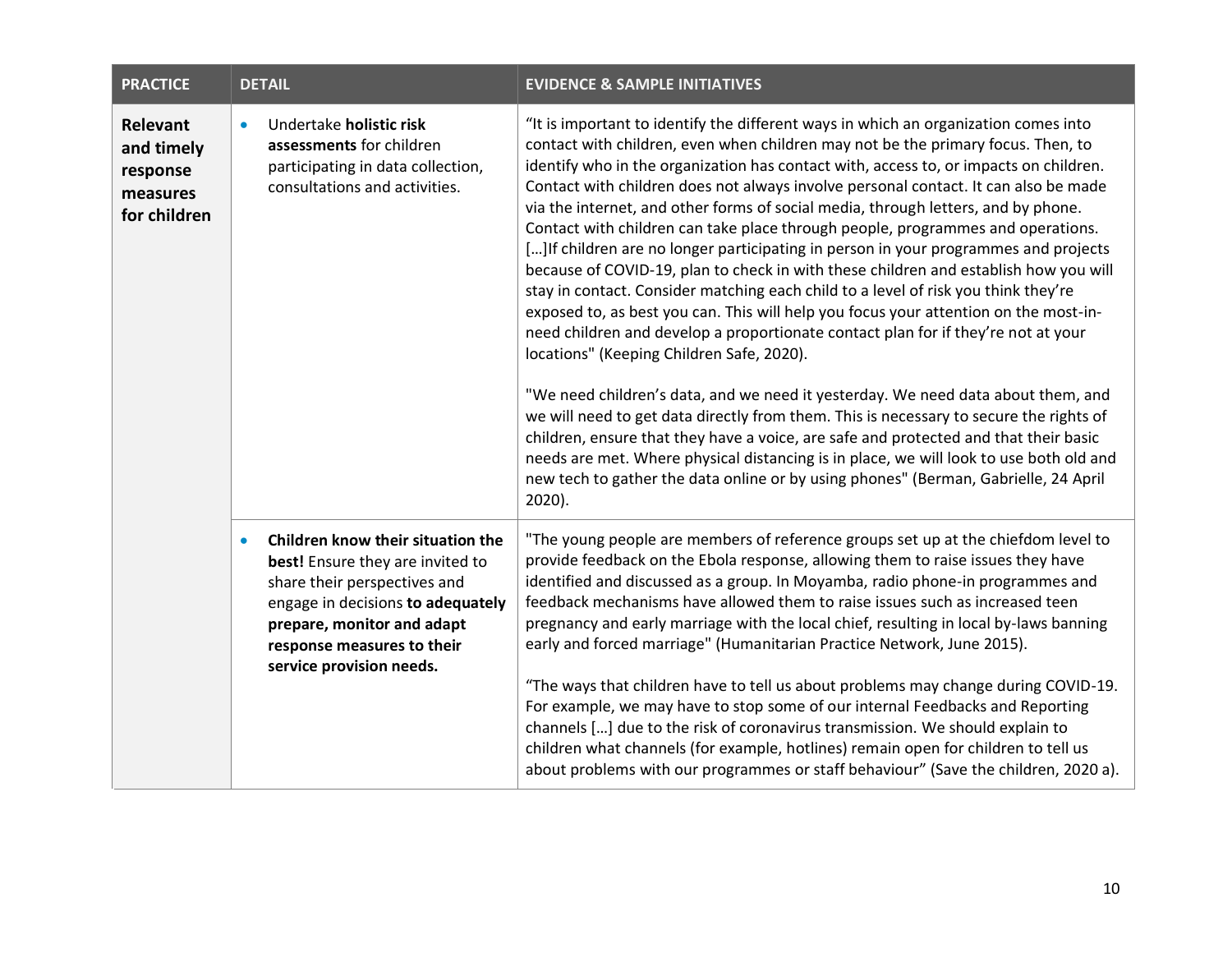| $\bullet$ | Sincerely involve children as active<br>social actors in humanitarian<br>action, including sharing decision<br>making power and co- designing<br>effective interventions to<br>respond to their protection<br>needs. | "[Children] are not only recipients and beneficiaries of aid; they are also active social<br>actors capable of interacting with others and shaping their environments. A growing<br>body of evidence has shown that children and young people are eminently able to<br>advocate for social change and actively embrace the opportunity to work towards the<br>promotion and protection of their rights (Cuevas-Parra, 2015). Creating spaces for<br>child activism has a transformative impact on the children and young people involved<br>and also changes society for the better as social structures and institutions become<br>more inclusive and responsive to children's rights (Tisdall, 2013)" (Cuevas-Parra et. al,<br>2020).                                                   |
|-----------|----------------------------------------------------------------------------------------------------------------------------------------------------------------------------------------------------------------------|-------------------------------------------------------------------------------------------------------------------------------------------------------------------------------------------------------------------------------------------------------------------------------------------------------------------------------------------------------------------------------------------------------------------------------------------------------------------------------------------------------------------------------------------------------------------------------------------------------------------------------------------------------------------------------------------------------------------------------------------------------------------------------------------|
| $\bullet$ | Consider age, gender, disability<br>and socio-cultural norms to<br>appropriately engage children,<br>$including - and especially - when$<br>using remote forms of<br>participation.                                  | "Children as young as 8 months old respond very well to interactions with people via<br>video chat platforms. Research shows that interactive responsive experiences in real<br>time via video chat enhance even very young children's language learning. This means<br>as long as the person on the other side of the screen is interacting with and<br>responding in real time, they are not only staying connected to your young child but<br>can also have many of the positive impacts of responsive communication" (Nemeth,<br>K., 2020).                                                                                                                                                                                                                                           |
|           |                                                                                                                                                                                                                      | "To ensure that childrenare fairly represented in evidence generation activities,<br>researchers can: use existing data sources such as censuses, analyses and surveys<br>(remembering that numbers of children with disabilities may be underestimated)<br>engage with local organizations that represent or support people with disabilities,<br>engage with children's organizations, undertake community mapping (which may be<br>most effective if led by people with disabilities or children to overcome issues of<br>stigma), engage with community-based services and institutions, use information and<br>communication technology (ICT) and social media to identify children and invite them<br>to participate" (Stephen Thompsoni, Mariah Cannoni and Mary Wickenden, 2020). |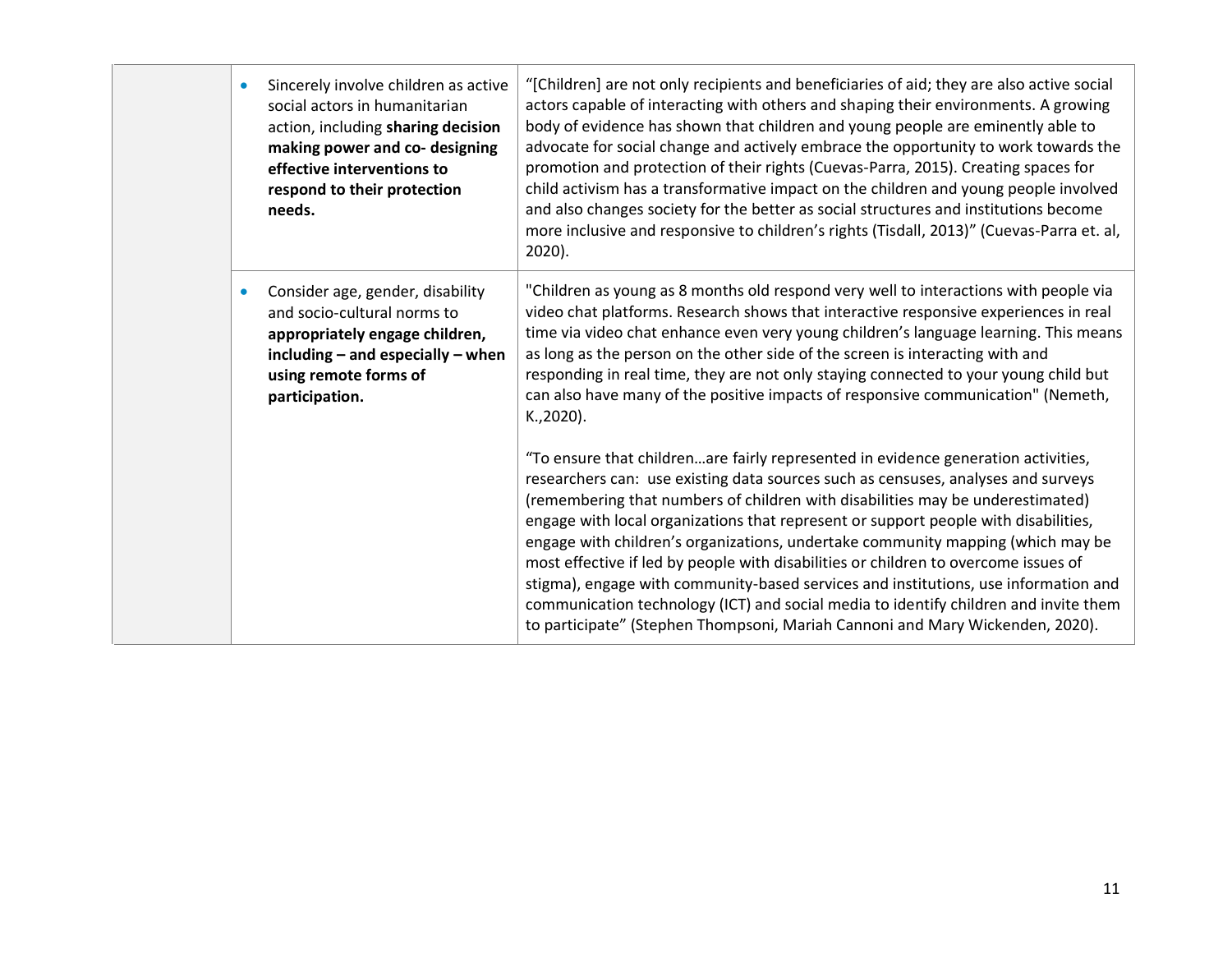| <b>PRACTICE</b>                                            | <b>DETAIL</b>                                                                                                                                                                                                                                                                                                 | <b>EVIDENCE &amp; SAMPLE INITIATIVES</b>                                                                                                                                                                                                                                                                                                                                                                                                                                                                                                                                                                                                                                                                                                                                                                                                                                                                                                                                                                                                                                                                                                                                                                                                                                                                                                                                                                                                                                                                                                                                                                                                                                                                                                                                                                                                                                                                                                                                                                                                                                                              |
|------------------------------------------------------------|---------------------------------------------------------------------------------------------------------------------------------------------------------------------------------------------------------------------------------------------------------------------------------------------------------------|-------------------------------------------------------------------------------------------------------------------------------------------------------------------------------------------------------------------------------------------------------------------------------------------------------------------------------------------------------------------------------------------------------------------------------------------------------------------------------------------------------------------------------------------------------------------------------------------------------------------------------------------------------------------------------------------------------------------------------------------------------------------------------------------------------------------------------------------------------------------------------------------------------------------------------------------------------------------------------------------------------------------------------------------------------------------------------------------------------------------------------------------------------------------------------------------------------------------------------------------------------------------------------------------------------------------------------------------------------------------------------------------------------------------------------------------------------------------------------------------------------------------------------------------------------------------------------------------------------------------------------------------------------------------------------------------------------------------------------------------------------------------------------------------------------------------------------------------------------------------------------------------------------------------------------------------------------------------------------------------------------------------------------------------------------------------------------------------------------|
| <b>Future</b><br><b>infectious</b><br>disease<br>outbreaks | Reflect and learn with and from<br>$\bullet$<br>children during and after the<br>pandemic to inform future IDO<br>responses.<br><b>Ensure meaningful participation</b><br>$\bullet$<br>of children in the recovery<br>planning as well as in disaster<br>risks reduction (DRR) activities for<br>future IDOs. | "Youth are also critical actors in rebuilding societies and preventing unrest in post-<br>crisis situations, as we have seen during Search for Common Ground's efforts to<br>mitigate the Ebola pandemic in West Africa and other crisis situations. The webinar<br>will not only examine the protection and prevention needs of youth amid the<br>pandemic, it will also draw from youth experiences in crisis response and dialogue<br>facilitation to highlight how young people are helping build their communities'<br>resilience against COVID-19 and other crises. Last, it will examine how international<br>and national policymakers and practitioners can partner with and support youth<br>peacebuilders during this critical time" (Search for the Common Ground, 2020).<br>"Engaging youth in recovery planning and actions to prepare for future disasters can<br>build that sense of hope for the future as well as immediate feelings of self-efficacy<br>and agency with the potential to counter feelings of helplessness that can accompany<br>the experience of disaster (Masten et al., 2015; Osofsky et al., 2018). [] In the case of<br>the COVID-19 pandemic, youth can be engaged in multiple ways. Teen volunteers<br>from FEMA's CERT program have engaged in a variety of volunteer activities to help<br>with the COVID response across the country, such as testing site support (Federal<br>Emergency Management Agency, 2020). Youth can be engaged to help with short-<br>term plans for resuming school, recreational activities, and community celebrations.<br>However, they also could be enlisted to prepare for future disasters likely in their<br>region or new waves of infection. The present pandemic may be a wake-up call for<br>communities to prepare for the accelerating disasters associated with climate change<br>(Paton & Johnston, 2017; Stott, 2016; Van Lange et al., 2018). Youth can play a key<br>leadership role in preparing for climate-related and other future disasters" (Ann S.<br>Masten & Frosso Motti-Stefanid, 25 June 2020). |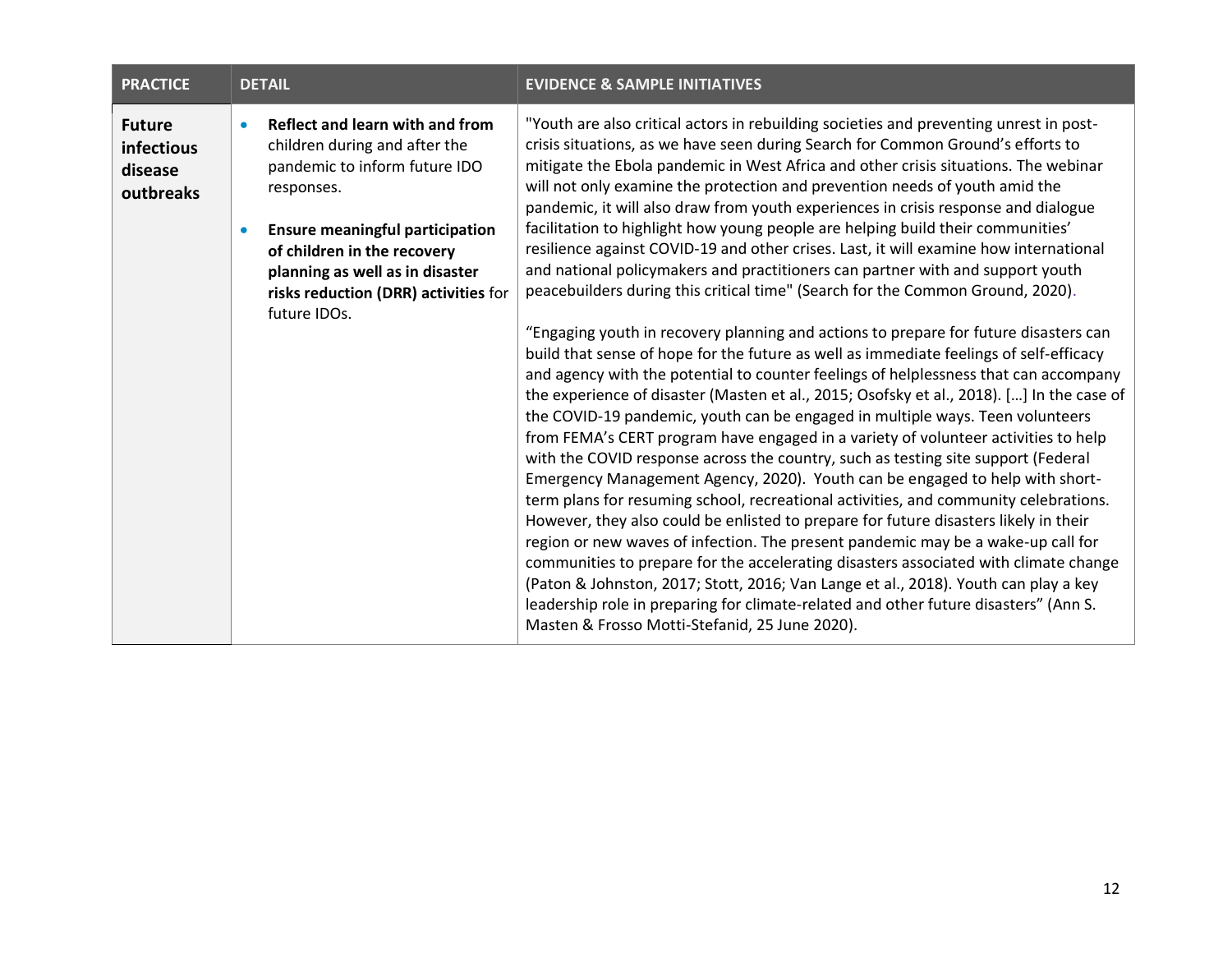# **EMERGING PRACTICES**

| <b>PRACTICE</b>                          |           | <b>DETAIL</b>                                                                                                                                   | <b>EVIDENCE &amp; SAMPLE INITIATIVES</b>                                                                                                                                                                                                                                                                                                                                                                                                                                                                                                                                                                                 |
|------------------------------------------|-----------|-------------------------------------------------------------------------------------------------------------------------------------------------|--------------------------------------------------------------------------------------------------------------------------------------------------------------------------------------------------------------------------------------------------------------------------------------------------------------------------------------------------------------------------------------------------------------------------------------------------------------------------------------------------------------------------------------------------------------------------------------------------------------------------|
| Engage children<br>to map their<br>needs |           | Employ quantitative and<br>qualitative methods - and<br>with input from children -<br>to document and<br>understand children's<br>perspectives. | "Work with children to define the safest, most accessible way for them to report any<br>safeguarding and protection concerns while participation is being supported remotely<br>(i.e. hotlines, emails, etc.). Include modalities that work for the most marginalized<br>children" (Save the children, 2020a).<br><b>Key examples:</b>                                                                                                                                                                                                                                                                                   |
|                                          | $\bullet$ | Create communal<br>structures to enable<br>children to safely express<br>their worries and issues<br>affecting them.                            | #CovidUnder19 (Worldwide) Queen's university (Belfast), Terre des hommes<br>International Federation & support from Joining Forces members et al. "The survey is<br>live in 27 languages plus an easy-read version in English, and at the latest update was<br>that we had over 21,000 responses from children in over 100 countries. The survey<br>closes on 30th July, and we are planning participatory data analysis / interpretation<br>workshops with children in late August" (Queen's university Belfast et.al, 2020). For                                                                                       |
|                                          | $\bullet$ | <b>Rethink existing complaint</b><br>and feedback mechanisms<br>to accommodate COVID-19<br>safeguarding measures.                               | more details please see case study 6.<br>U-Report, Italy, UNICEF. U-Report is a free and confidential mobile empowerment<br>platform, giving voice to over 10 million young people in 68 countries on issues affecting<br>them. "I live in a reception centre - and sometimes I felt alone," says one young U-<br>Reporter, Hanna. "Through U-Report, it seems to me that I am not alone, I like the idea<br>there are people I can rely on each time I need information, that we are all there to<br>support each other, and at the time of COVID-19, this can also happen in a fun way"<br>(Hawke, A., 15 April 2020). |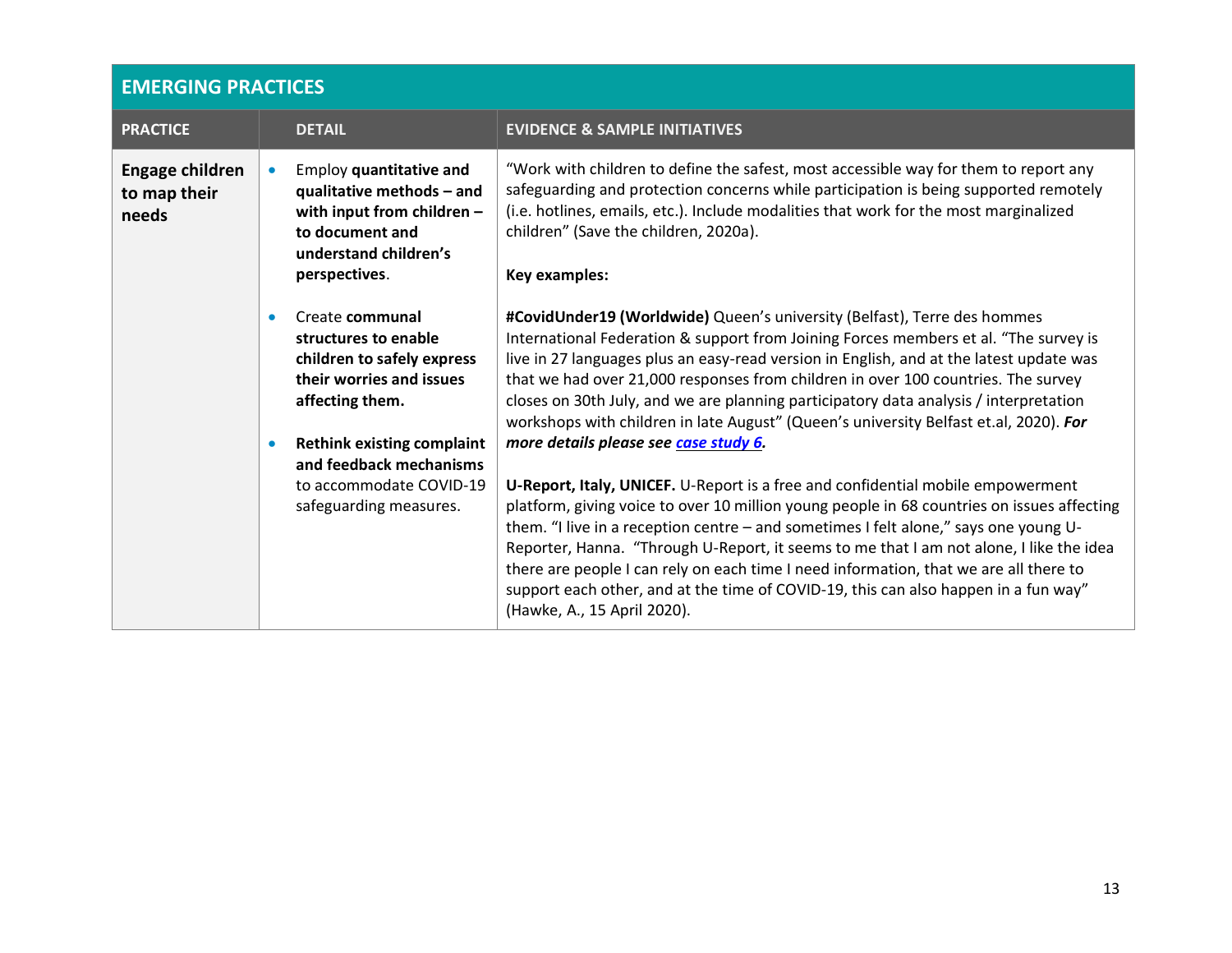| <b>PRACTICE</b>                                                        | <b>DETAIL</b>                                                                                                                                                                                                                                                                                                                                                                                                                                                                                                                                                                                                                                                                       | <b>EVIDENCE &amp; SAMPLE INITIATIVES</b>                                                                                                                                                                                                                                                                                                                                                                                                                                                                                                                                                                                                                                                                                                                                                                                                                                                                                                                                                                                                                                                                                                                                                                                                                                                                                                                                                                                                                                                                                                                                                                                                                                                                                                                                                                                                                                                                                                                                                                                                                                                                                                                                                                                                                                                                                                                                                                                                                                                                                                                                                                                                                                                                                       |
|------------------------------------------------------------------------|-------------------------------------------------------------------------------------------------------------------------------------------------------------------------------------------------------------------------------------------------------------------------------------------------------------------------------------------------------------------------------------------------------------------------------------------------------------------------------------------------------------------------------------------------------------------------------------------------------------------------------------------------------------------------------------|--------------------------------------------------------------------------------------------------------------------------------------------------------------------------------------------------------------------------------------------------------------------------------------------------------------------------------------------------------------------------------------------------------------------------------------------------------------------------------------------------------------------------------------------------------------------------------------------------------------------------------------------------------------------------------------------------------------------------------------------------------------------------------------------------------------------------------------------------------------------------------------------------------------------------------------------------------------------------------------------------------------------------------------------------------------------------------------------------------------------------------------------------------------------------------------------------------------------------------------------------------------------------------------------------------------------------------------------------------------------------------------------------------------------------------------------------------------------------------------------------------------------------------------------------------------------------------------------------------------------------------------------------------------------------------------------------------------------------------------------------------------------------------------------------------------------------------------------------------------------------------------------------------------------------------------------------------------------------------------------------------------------------------------------------------------------------------------------------------------------------------------------------------------------------------------------------------------------------------------------------------------------------------------------------------------------------------------------------------------------------------------------------------------------------------------------------------------------------------------------------------------------------------------------------------------------------------------------------------------------------------------------------------------------------------------------------------------------------------|
| <b>Use innovative</b><br>approaches to<br>amplify<br>children's voices | Use varied and innovative<br>$\bullet$<br>means to amplify children<br>voices (e.g. photos,<br>cellphone cameras,<br>videos).<br><b>Support child-led</b><br>$\bullet$<br>development of tools to<br>explore and amplify the<br>voices of other children.<br>Leverage technology and<br>$\bullet$<br>children's 'tech savvy' to<br>amplify children's voices.<br>Children with access to<br>technology<br>(smartphone,<br>computers, TV) may<br>reach out to their<br>peers who do not have<br>access to those<br>technologies.<br>Adults should be<br>engaged to ensure that<br>children's technology<br>connections are made<br>in a safe way to<br>prevent any<br>contamination. | Photovoices. (Solomon Islands) "Innovative approaches can help to highlight girls'<br>voices. For example, Plan International utilizes a "photovoice" approach to capture what<br>adolescent girls in the Solomon Islands identify as the barriers preventing them from<br>completing secondary education. These photos and their accompanying captions are<br>featured in two youth-led reports: "Our Education, Our Future" and "Stronger<br>Together." Giving voice to the unheard and raising their voices in chorus on local and<br>global platforms is inspiring" (Brookings, 15 May 2020).<br>Cellphilming. (South Africa, Worldwide) Cellphilming is emerging as a community-<br>owned technology and everyday practice. It responds to the criticism of participatory<br>video and reframing. The young person becomes the researcher or the presenter of<br>his/her own reality. Filming is done by youth on individual mobile phones and compiled<br>into a short clip/ movie. Examples include:<br>Festival Mc Gill International Cellphilm Festival (2020) Video Young Girls Leading<br>$\bullet$<br>Change, South Africa: Our experiences during the lockdown, SA 2020<br>UNICEF (July 2020), 9 countries: Coping with COVID-19: A pandemic through a girl's<br>$\bullet$<br>eyes: 16 adolescent girls from nine countries film their lives under lockdown.<br>Videos (Kenya): Youth Voices of Kakuma Group, Kenya. This group takes talented youth<br>from diverse backgrounds, including youth from the host community, living in Kakuma<br>refugee camp in Kenya to collaboratively develop videos to share their experiences. "We<br>share contents developed by the refugee youth themselves and we promote exchange<br>of experience between refugees and youth in the whole world." Video: GOOD OF COVID-<br>19 and Lockdown burden (YouTube Channel: Youth Voices of Kakuma Group, 2020)<br>Participatory research on children and young people's reflections and perceptions on<br>the COVID-19 outbreak (Worldwide): World Vision. Participants: 101 children (58 girls,<br>43 boys aged 8-17 years old from 13 countries). "The methodology included<br>collaboration between adults on the consultation team and young leaders engaged as<br>peer researchers. Using an intergenerational collaboration approach, the research team<br>included two adult professionals and 12 young researchers (ages 12 to 18) who<br>interviewed children and young people over social media and messaging platforms. Four<br>of the children also served as research advisers to support the consultation team of adult<br>professionals. It is worth acknowledging that accessing respondents via digital means |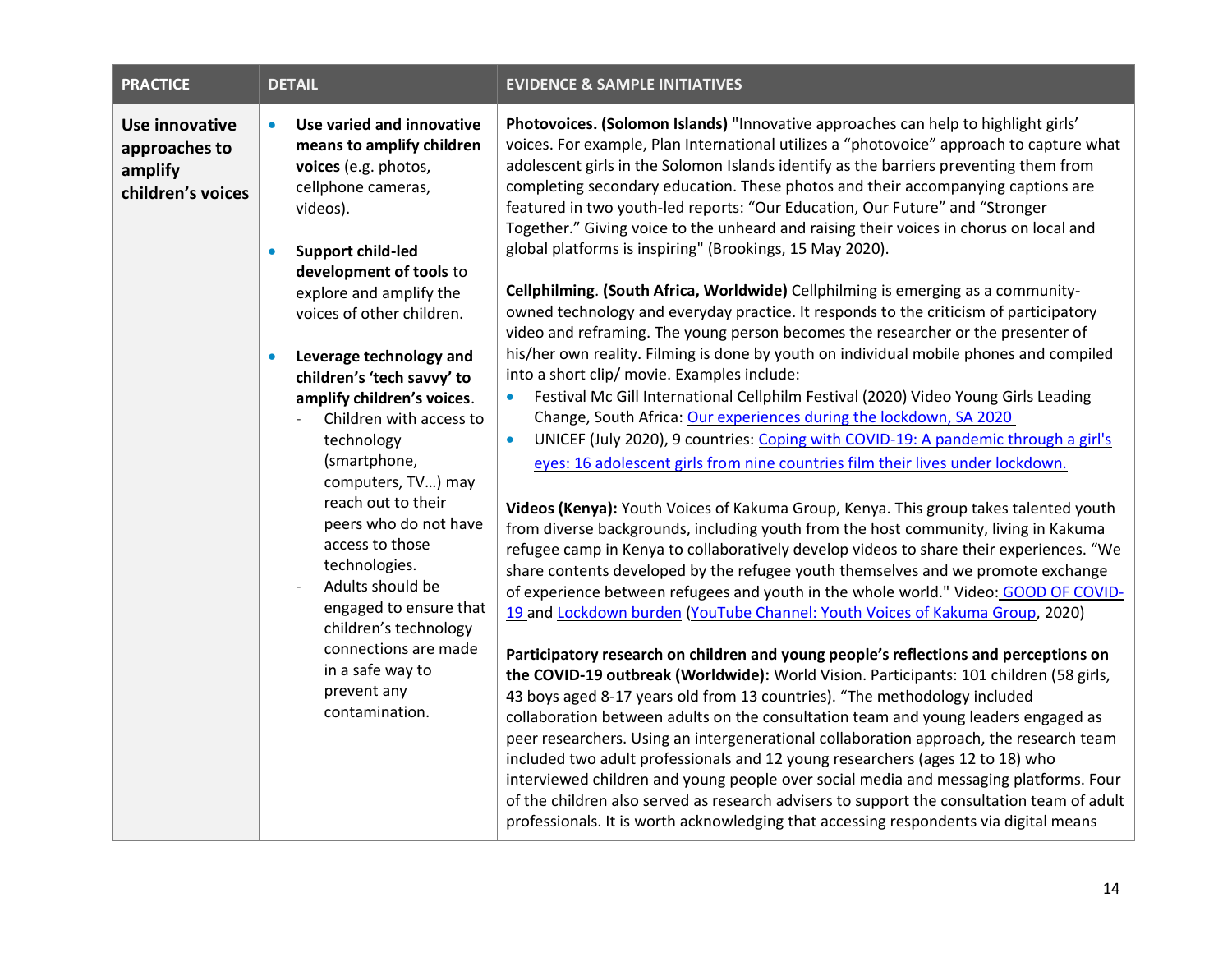|  | could be a limitation of the research. Children and young people in the most fragile<br>environments or living in extreme poverty may not have access to technology and thus<br>may not be completely represented. However, the young researchers were able to reach<br>peers in a way that would have been almost impossible for the adult team members,<br>due to restrictions imposed in each country to control COVID-19. The data collection and<br>advisory tasks were made possible by prior training on research skills; the young<br>researchers had previously conducted data collection and analyses." (World Vision, 14<br>April 2020)                                                                                                                                                                                                                                                                                    |
|--|---------------------------------------------------------------------------------------------------------------------------------------------------------------------------------------------------------------------------------------------------------------------------------------------------------------------------------------------------------------------------------------------------------------------------------------------------------------------------------------------------------------------------------------------------------------------------------------------------------------------------------------------------------------------------------------------------------------------------------------------------------------------------------------------------------------------------------------------------------------------------------------------------------------------------------------|
|  | #CovidUnder19 (Worldwide): Queen's university (Belfast), Terre des hommes<br>International Federation & support from Joining Forces members et al. "Dr. Lloyd, the<br>principal investigator of the research team, shared about the Covid-19 initiative:<br>"Speaking about the survey, Dr Lloyd said: 'What makes this consultation with children<br>so unique is that the survey has been developed with children for children - asking the<br>questions children want answered in language the children understand. We hope that<br>the responses we receive will be able to tell us how children have been coping during<br>the pandemic and will be used for advocacy globally - ensuring that children's views are<br>placed at the heart of decision-making" (News Medical Life Sciences, 01 June 2020) and<br>study: Queen's university Belfast, Terre des Hommes et al., 2020). For more details<br>please see case study 6. |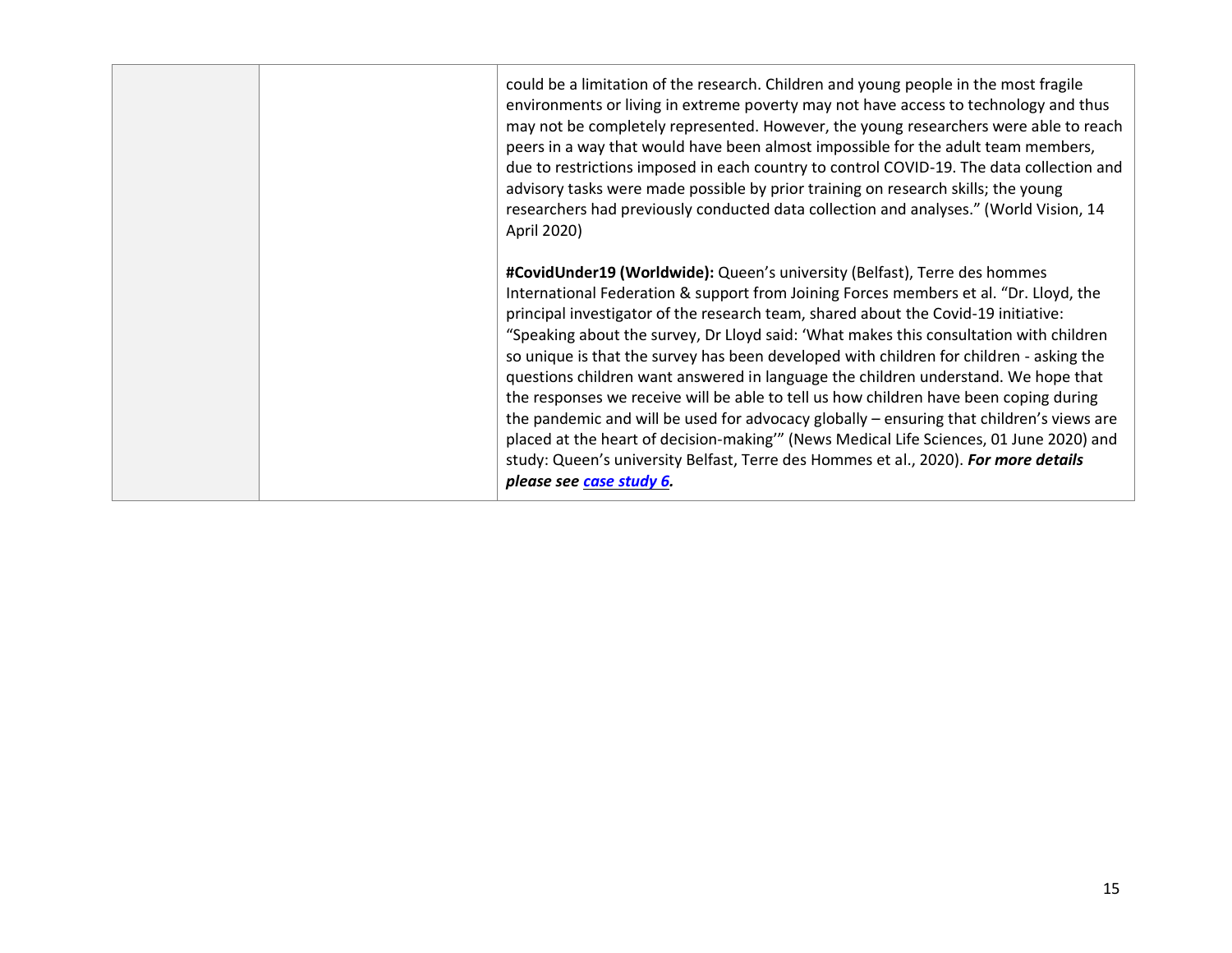| <b>PRACTICE</b>                                                                                  | <b>DETAIL</b>                                                                                                                                                                                                                                                                                                                                                                                                                                                                                                                                                                         | <b>EVIDENCE &amp; SAMPLE INITIATIVES</b>                                                                                                                                                                                                                                                                                                                                                                                                                                                                                                                                                                                                                                                                                                                                                                                                                                                                                                                                                                                                                                                                                                                                                                                                                                                                                                                                                                                                                                                                                                                                                                                                                                                                                                                                                                                                                                                                                                                                                                                                                                                                                                                                                                                                                                                                                                                                                                                                                                                                                                                                                                                          |
|--------------------------------------------------------------------------------------------------|---------------------------------------------------------------------------------------------------------------------------------------------------------------------------------------------------------------------------------------------------------------------------------------------------------------------------------------------------------------------------------------------------------------------------------------------------------------------------------------------------------------------------------------------------------------------------------------|-----------------------------------------------------------------------------------------------------------------------------------------------------------------------------------------------------------------------------------------------------------------------------------------------------------------------------------------------------------------------------------------------------------------------------------------------------------------------------------------------------------------------------------------------------------------------------------------------------------------------------------------------------------------------------------------------------------------------------------------------------------------------------------------------------------------------------------------------------------------------------------------------------------------------------------------------------------------------------------------------------------------------------------------------------------------------------------------------------------------------------------------------------------------------------------------------------------------------------------------------------------------------------------------------------------------------------------------------------------------------------------------------------------------------------------------------------------------------------------------------------------------------------------------------------------------------------------------------------------------------------------------------------------------------------------------------------------------------------------------------------------------------------------------------------------------------------------------------------------------------------------------------------------------------------------------------------------------------------------------------------------------------------------------------------------------------------------------------------------------------------------------------------------------------------------------------------------------------------------------------------------------------------------------------------------------------------------------------------------------------------------------------------------------------------------------------------------------------------------------------------------------------------------------------------------------------------------------------------------------------------------|
| <b>Support and</b><br>leverage pre-<br>existing<br>participatory<br>platforms and<br>initiatives | Engage children in a<br>$\bullet$<br>spectrum of participatory<br>activities - from<br>participants to partners.<br>Children should be<br>$\overline{\phantom{a}}$<br>engaged, and their voices<br>should be sought in all<br>programming that affects<br>them<br>Child-led initiatives should<br>$\overline{\phantom{a}}$<br>be supported meaningfully<br><b>Identify instances where</b><br>$\bullet$<br>children have found ways<br>to actively respond to the<br>pandemic on their own<br>(and in the absence of<br>effort from those in power<br>to include or consult<br>them). | "Youth are an asset and building blocks of a country. Their intelligence and energetic<br>work will take the country on a pathway to success. Young generations are researchers,<br>activists, innovators, and communicators. Voices of the youth can help decision-makers<br>to ensure the safety and Sovereign [sic] of the country. Young people are the other<br>group of victims that are impacted by this pandemic. But young inventors took this as a<br>challenge, and they introduced new thoughts and experiments to the country. []<br>Private sector and the Government partnering with young people to launch new projects<br>to support their communities is one example. Young people act as torchbearers of the<br>sustainable development of the country. The young generation normally working to<br>mitigate and address the impacts of this pandemic and they are organising some<br>campaigns to raise awareness and supporting others and saving lives through<br>safeguarding human rights. They used to live in a normal life but now they adapt for a<br>new normal life" (Daily FT News, 09 July 2020).<br>Key examples:<br>Making face shield (Kenya): Girl individual initiative: "In Nairobi, Kenya, Awuor Onguru,<br>17, and her family have been making face shields from her mother's old yoga mat to give<br>to healthcare workers in nearby hospitals. So far, they've made some 60 face shields. []<br>We were all talking about how it's really sad how the U.S. has so many resources, but a<br>lot of hospitals are still lacking PPE," Kang said. "And we realized that while there's been<br>a lot of fundraisers for mask purchases by adults, there haven't been really any youth<br>groups coming out and helping with this. So, we decided, 'Oh, wouldn't it be cool if we<br>started this initiative where we're getting people from across Washington state to help<br>fund for these masks."" (Carlson-Sirvent, D., 2020).<br>Making ventilators out of cars parts (Afghanistan): Afghanistan's all-girl robotics team.<br>"The girls, aged between 14 and 17, have built a prototype using a motor from a used<br>Toyota Corolla and a chain drive from a Honda motorcycle. They say their ventilators will<br>give temporary relief to patients with respiratory difficulty in an emergency when<br>standard ventilators are not available. "I feel so proud to be part of a team that is trying<br>to do something meaningful to support our doctors and nurses - they are our heroes at<br>this time," says team captain, Somaya Faruqi." (BBC News, Haidare, S., 20 May2020). |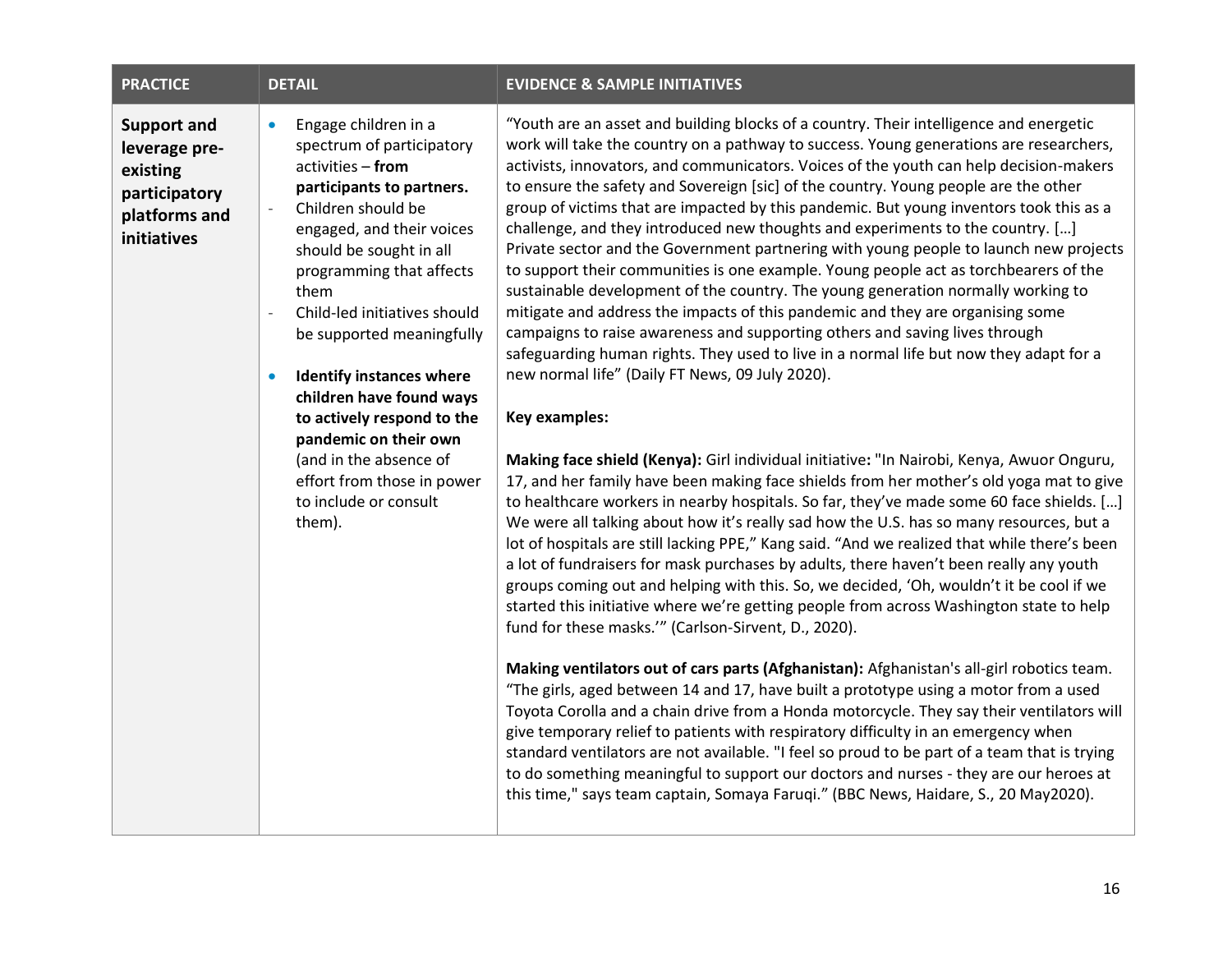|  | Coronavirus App Inventor Challenge (Worldwide): MIT "When schools around the world<br>closed their doors due to the coronavirus pandemic, the team behind MIT App<br>Inventor - a web-based, visual-programming environment that allows children to<br>develop applications for smartphones and tablets - began thinking about how they<br>could not only help keep children engaged and learning, but also empower them to<br>create new tools to address the pandemic" (MIT News, 09 July 2020). |
|--|----------------------------------------------------------------------------------------------------------------------------------------------------------------------------------------------------------------------------------------------------------------------------------------------------------------------------------------------------------------------------------------------------------------------------------------------------------------------------------------------------|
|  | Child-led awareness raising initiatives (worldwide) Save the Children<br>By providing children and youth with the means and spaces (physical or virtual), they<br>were able to find innovative ways to raise awareness about the COVID-19 in their<br>communities through songs, videos, dances, websites (Save the Children Christophe<br>Belperron, 16 April 2020).                                                                                                                              |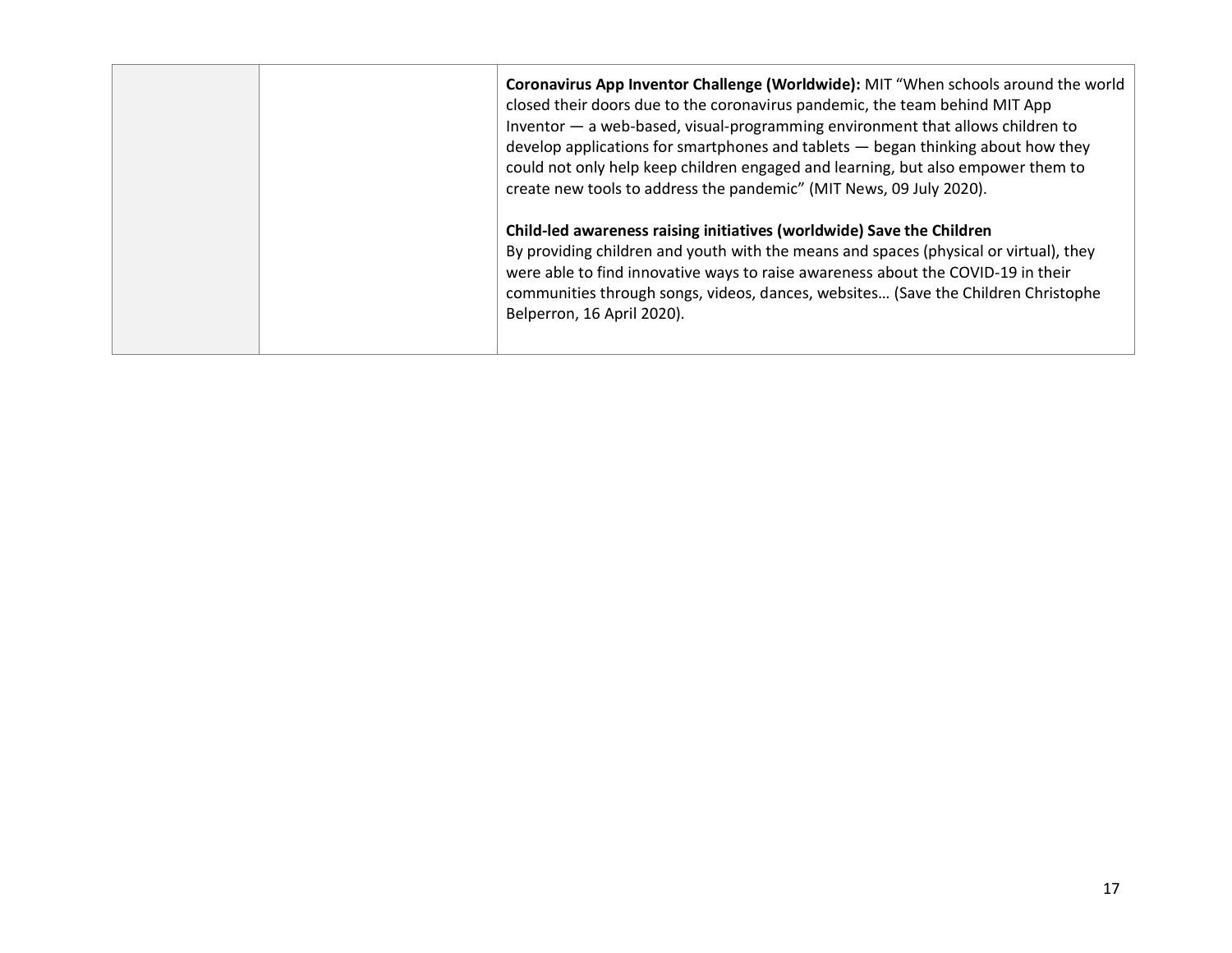<span id="page-17-0"></span>

| <b>PRACTICE</b>                                                               | <b>DETAIL</b>                                                                                                                                                                                                               | <b>EVIDENCE &amp; SAMPLE INITIATIVES</b>                                                                                                                                                                                                                                                                                                                                                                                                                                                                                                                                                                                                                                                                                                                                                                                               |
|-------------------------------------------------------------------------------|-----------------------------------------------------------------------------------------------------------------------------------------------------------------------------------------------------------------------------|----------------------------------------------------------------------------------------------------------------------------------------------------------------------------------------------------------------------------------------------------------------------------------------------------------------------------------------------------------------------------------------------------------------------------------------------------------------------------------------------------------------------------------------------------------------------------------------------------------------------------------------------------------------------------------------------------------------------------------------------------------------------------------------------------------------------------------------|
| <b>Allow children</b><br>to participate in<br>the decision-<br>making process | <b>Support the development</b><br>$\bullet$<br>of dedicated platforms or<br>other modalities to<br>encourage political<br>recommendations from<br>children, enhancing their<br>participation in policy-<br>level decisions. | Meeting between young people and Ministry of Health and childcare representatives<br>(Zimbabwe). "Donald Mudzengerere decided to make sure his and other youth voices<br>were being heard by government officials. He organized a meeting between local young<br>people and government representatives from the Ministry of Health and Child Care to<br>discuss the spread of the pandemic. Through these discussions, both youth and elderly<br>participants were educated on how to stay safe from contracting the COVID19."<br>(Medium, Wickramanayake, J., 2020)<br>Consultation of children by the Children's commissioner in the Western Cape to be                                                                                                                                                                              |
|                                                                               |                                                                                                                                                                                                                             | organized soon (South Africa)."The last four years at the National Planning Commission<br>has enhanced my understanding of how government works as well as the value of being<br>able to draw children into the governance arena.<br>I am uniquely capable of connecting with children authentically. Insights from their lived<br>realities are translated into development practice models and policy instruments. [] At<br>the moment, children are also dealing with the uncertainty and fear around the<br>coronavirus, with learning interrupted by school closures. The Children's Commissioner<br>in the Western Cape will help to give children a voice, and to explore how they<br>experience these issues, and their impact on children," he added." (All Africa, 20 May<br>2020).                                          |
|                                                                               |                                                                                                                                                                                                                             | Children's asks to the government (England). "Holly added that they can call a helpline,<br>but they actually have to make that move. Someone needs to check in with them more,<br>there could be more exceptions made for children to meet with their social workers, just<br>so they have someone to talk to. Lily shared the experience of her autistic friend who<br>would normally receive help with his work, but now he doesn't, and doesn't see the<br>point in continuing with his learning. Mark, 16, said he would highlight that the state of<br>educational mobility isn't very good for children with disabilities; and he also stressed<br>that a lot of jobs are now unavailable and that it will be difficult for 16 and 17 year olds<br>to get jobs in the near future." (Children's Commissioner for England, 2020) |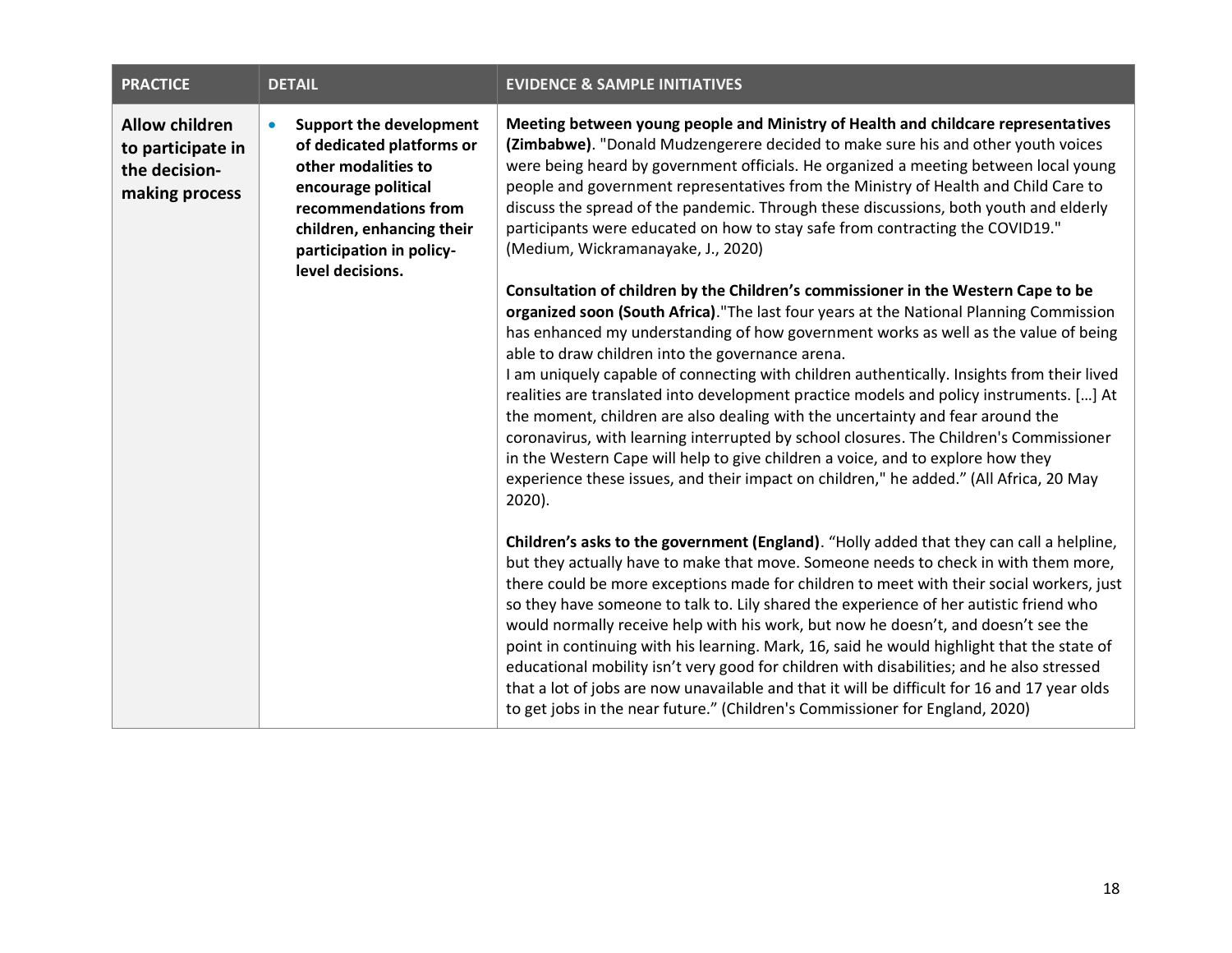# **GAPS**

While numerous opportunities and promising emerging practices for greater child participation during COVID-19 were identified in the evidence gathered, a few gaps related to the data were noted, as follows:

- While not specific to COVID-19, there is an extended use of the word "participation" in the materials reviewed that covers a spectrum of approaches including: basic consultation of children; participatory approaches used with children; and child-led initiatives. A reflection on these different "participatory layers" (i.e. the challenges and opportunities that each one presents during COVID-19) – and additional guidance on how to effectively engage children of varying developmental stages – would be useful in understanding how to meaningfully engage children throughout the various stages of COVID-19 and in future infectious disease outbreaks (and other emergencies).
- There is very little discussions or evidence of meaningful partnerships between children and adults regarding the COVID-19 response and recovery.
- There were several mentions of children's lack of access to new technologies, but very few about the capacity of aid workers to use those technologies and to ensure the safety and security of children and their data.
- The voices of children from marginalized groups was minimal, and there were few reports on engagement or approaches to engage with the most marginalized children. The limited evidence of engagement with marginalized children included children from known categories (e.g. children with disabilities and/or special needs and girls), but other significant groups with child protection concerns were not represented (i.e. children in armed conflict, ethnic minorities, queer or gender non-conforming youth, migrant youth, etc.). An ongoing and active participatory approach is needed in order to ensure that these children's perspectives are heard and acted upon as needed.
- There was little evidence or guidance describing how to reach out to communities to engage children that were not engaged by other activities or CP actors prior to the lockdowns.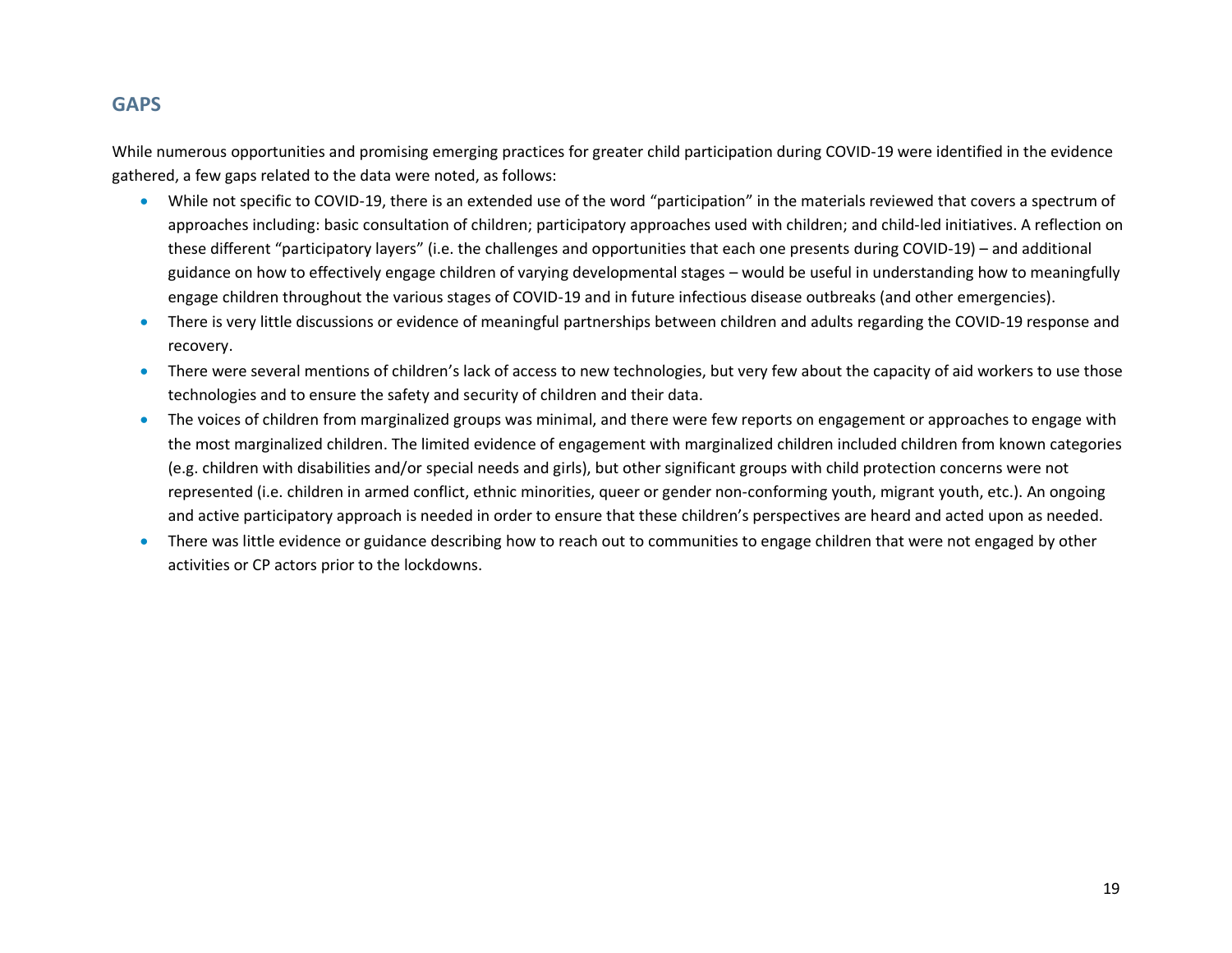# **CONCLUSION AND RECOMMENDATIONS**

The COVID-19 pandemic is a unique, in that the entire world is affected. Evidence shows that globally children have been severely affected in their daily lives, protection and realization of their rights. The secondary impact of the pandemic disproportionally impacts children and especially marginalized children including children with disabilities and/or special needs, refugees, migrants, LGBTQI, girls and women or ethnic and racial minorities. Throughout the pandemic, the voices of children have not been prominent and, at times, are almost absent from the media, programme design processes, advocacy efforts and public policy work.

This pandemic offers a real opportunity to re-think child protection programming, service provision, and meaningful child participation and could play the role of a catalyst toward achieving true child and adult *partnerships 2* .

### **The main recommendations emerging from this synthesis are:**

- The [9 basic standards for meaningful and ethical child participation during COVID-19](https://resourcecentre.savethechildren.net/library/applying-9-basic-requirements-meaningful-and-ethical-child-participation-during-covid-19) should be adhered to at all times.
- Meaningful child participation and child-adult partnership are critical components of assessing child protection priorities, and designing, implementing and evaluating preparedness, response and recovery strategies. Time and resources (e.g. staff time, costs for children, etc.) should be allocated in child protection programming for meaningful partnership with children.
- Safe and ethical ways to engage children in initiatives are proposed in this synthesis; however, these have to be analysed in context. (i.e. ethical participation in one context may be unethical in another). The evidence importantly points to the fact that engaging children as active social actors improves their well-being and mental health; though appropriate protective measures must still be in place for any activity involving children.
- More disaggregated data on barriers affecting child participation is needed in order to ensure that further research and programmes can be piloted for learning for the ongoing challenges presented by COVID-19, and for future infectious disease outbreaks. There is a need to develop new approaches/methodologies to ensure that the Child Protection sector can work with other sectors to more effectively engage children from the outset of future pandemics.
- More intentional work on improving participation of the most marginalized children, including those living with disabilities, etc.
- The humanitarian sector should consider internally assessing the staff capacity to meaningfully engage children remotely with existing and new technologies and provide training, coaching, and mentoring where necessary. Children should be involved in the design and implementation of education for adults on how to effectively partner with children. All associated safeguarding measures, especially in complex humanitarian contexts, such as armed conflict settings, must be taken.
- Finally, more examples of emerging promising innovative practices using new and low-tech solutions during the COVID-19 pandemic are needed. These examples, alongside examples of children taking leadership in child protection, should be showcased widely for staff and children to learn from.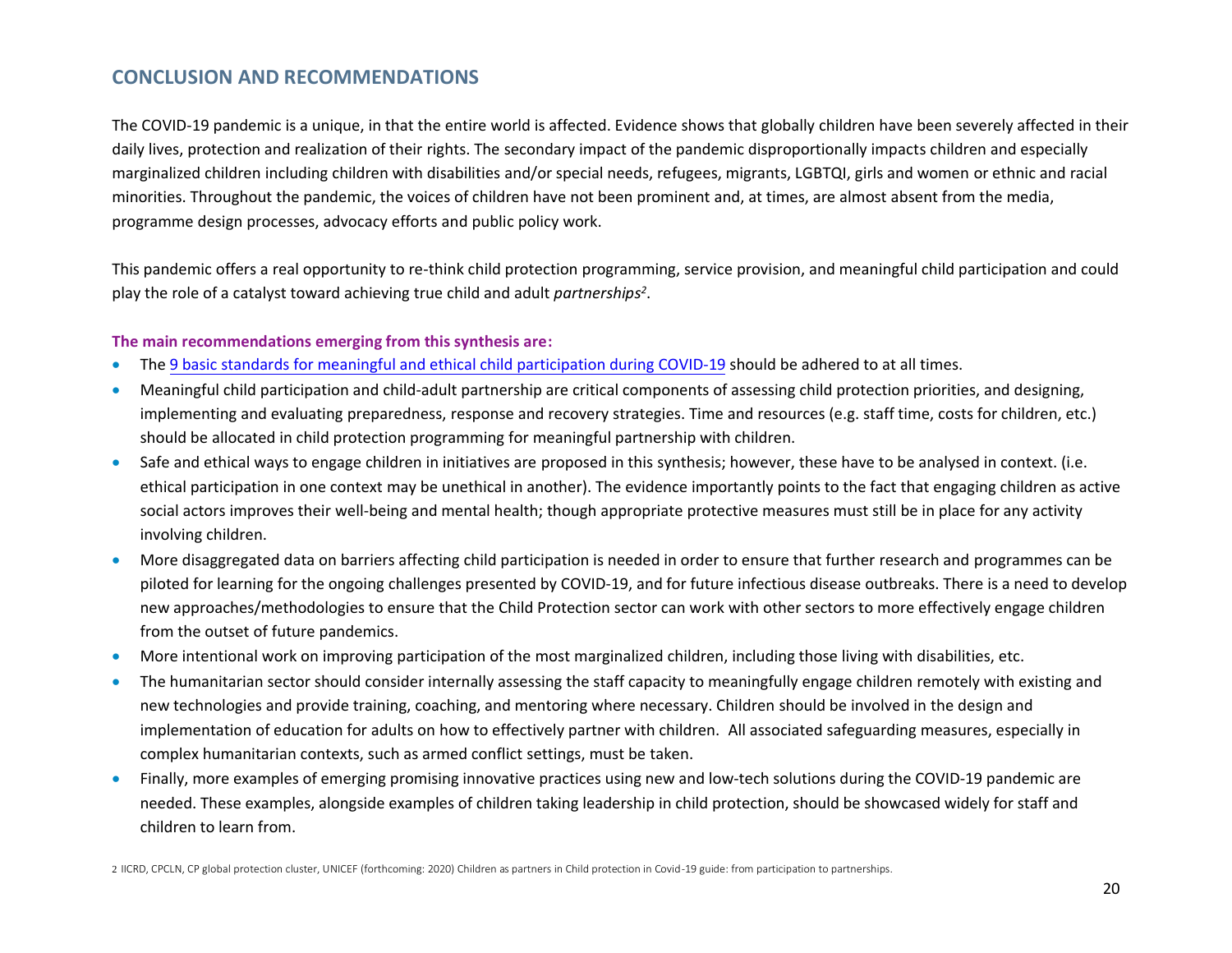## **ANNEX I. CASE STUDIES**

**Below are accounts submitted directly to The Alliance from practitioners and researchers in the field related to emerging child protection issues, best practices, and ongoing challenges during COVID-19. We hope to include even more case studies highlighting field experiences in forthcoming syntheses. Case studies related to any child protection risks and associated mitigation measures during COVID-19 can be submitted to The Alliance using the online form found here.**

### **Case study 1. Rwanda: children's lives during lockdown period[, CALAO Express n°194,](https://www.maejt.org/calao-express/) African Movement of Working Children and Youth (AMWCY)**

On March 29, 2020, AMWCY convened a call with children around Rwanda to discuss children's lives during this time of lockdown for reasons of prevention against COVID-19. During this meeting, the children shared and deplored certain activities that are done in their community without any form of guidance for preventing this pandemic such as fetching water, playing with neighbors, and some of them have shown that their parents and caregivers are still going to meet friends without accepting the rules laid down by health officials. It is in this sense that the children make their contribution in terms of information and raising awareness about the COVID-19 among the populations. They also produced and disseminated social media communication materials such as videos, child friendly magazines and posters, and the guiding principles for protection against COVID-19. CVT members also raise awareness via telephone calls and social networks for strict compliance with selfprotection measures against COVID-19. The children wished to have a guide in order to increase knowledge of COVID-19 and how to prevent it. This document will help them to establish a rapid mapping of the situation of the rights of the child during confinement due to COVID-19 and to facilitate open collaboration with health establishments, including the Ministry of Health. For more information, please email [childrenrwanda@gmail.com](mailto:childrenrwanda@gmail.com) or [omaritony@gmail.com](mailto:omaritony@gmail.com) .

### **Case study 2. Mali, Letter from [National Children's Parliament,](https://www.google.com/maps/d/u/0/viewer?mid=1GILz7jTTgzUsi9JF8XJvsL1JUXMEkO7j&ll=-7.014314555676598%2C1.665082151175298&z=3) Save the Children**

On April 21, The National Children's Parliament of Mali sent an advocacy letter to three government Ministries: Ministry of Health and Social Affairs, Ministry of National Education, Superior teaching and scientific research, Ministry of Promotion of Woman, child and family. In the letter they noted the situation of children living in the streets because they are exposed and not protected from getting the disease of COVID-19. They also noted the case of children living in conflict zones who are also vulnerable twice because of COVID-19 and the conflict situation in the center and the north. They asked the different Ministers to: (i) plead with the government to get more actions for children living in the streets; and (ii) advocate to facilitate the access to humanitarian assistance dedicated to children living in conflict zones.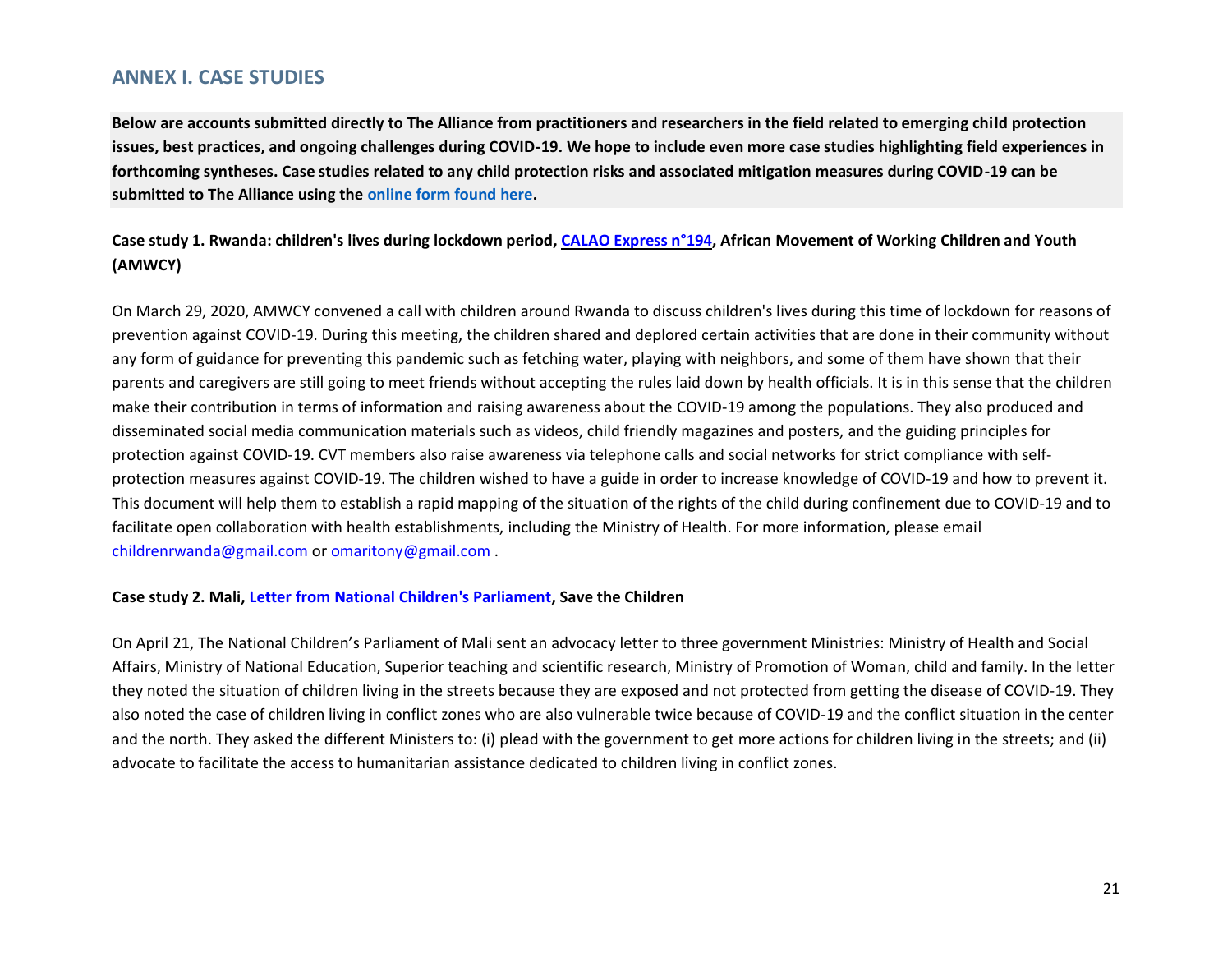### **Case study 3. Spain, [Participation Groups,](https://www.google.com/maps/d/u/0/viewer?mid=1GILz7jTTgzUsi9JF8XJvsL1JUXMEkO7j&ll=40.836917536713926%2C-1.8518461404144304&z=7) Save the Children**

Ten groups of children in five different cities meet virtually once a week to discuss concerns, share ideas, and undertake their own projects (without leaving home) with the support of a youth worker. These groups were created just when the pandemic arrived and Spain declared the state of emergency; however, the plan is that these participation groups will continue well after the state of emergency is over and they will meet in person (off line). Currently, these groups are analysing and discussing the type of society they would like to see when the COVID-19 pandemic is over, and are elaborating policy recommendations and suggestions for the advocacy team at SC to take them in consideration in their advocacy work. Some of these groups have also participated in consultation with the local government of Barcelona and the Regional Government of Valencia.

### **Case Study 4. Bangladesh, [Children share their views,](https://www.google.com/maps/d/u/0/viewer?mid=1GILz7jTTgzUsi9JF8XJvsL1JUXMEkO7j&ll=24.026499800000014%2C90.14111760000002&z=8) Save the Children**

Save the Children conducted a short study on the perceptions of the impact of COVID-19 on children in Bangladesh. The study, with a set of child-friendly questions, has reached 121 children aged 10-18 via telephone, both girls and boys and including children with disabilities, from different marginalized communities including urban slums, tea gardens and deprived rural areas.

### **Case Study 5. Kosovo, [Live debates with duty bearers,](https://www.google.com/maps/d/u/0/viewer?mid=1GILz7jTTgzUsi9JF8XJvsL1JUXMEkO7j&ll=42.22465822394643%2C20.10278786896059&z=7) Save the Children**

Children from Child Led Municipal Assemblies in seven municipalities have compiled questions regarding the areas that they are concerned about and have gathered various issues to represent the needs of the most vulnerable communities in their municipalities; these sessions will be filmed with Mayors of Municipalities answering the queries. Save the Children in Kosovo will be posting the debates streaming them (this work is currently ongoing). At the end of the debates, children will be sending five advocacy messages (jointly developed) to request for: participation at the local budgetary planning; equal education opportunities for ALL children; better health care (budgetary lines for transport for children suffering from serious illnesses), etc.

### **Case Study 6. Worldwide, [#CovidUnder19](https://www.qub.ac.uk/research-centres/CentreforChildrensRights/NewsEvents/COVIDUnder19-GlobalChildrensConsultation.html), Queen's university (Belfast), Terre des hommes International Federation & support from Joining Forces members et al.**

#CovidUnder19 is an initiative launched by child rights activists and people who work to promote children's rights to actively engage and understand the first-hand experiences of children between the ages of 13-18 during the COVID-19 pandemic. The #CovidUnder19 initiative is grounded in a rights-based approach. This means that all activities were designed to respect children's rights and to enable children to fulfil their rights as set out in the Convention on the Rights of the Child. The main goal of #CovidUnder19 is to create spaces for children across the globe to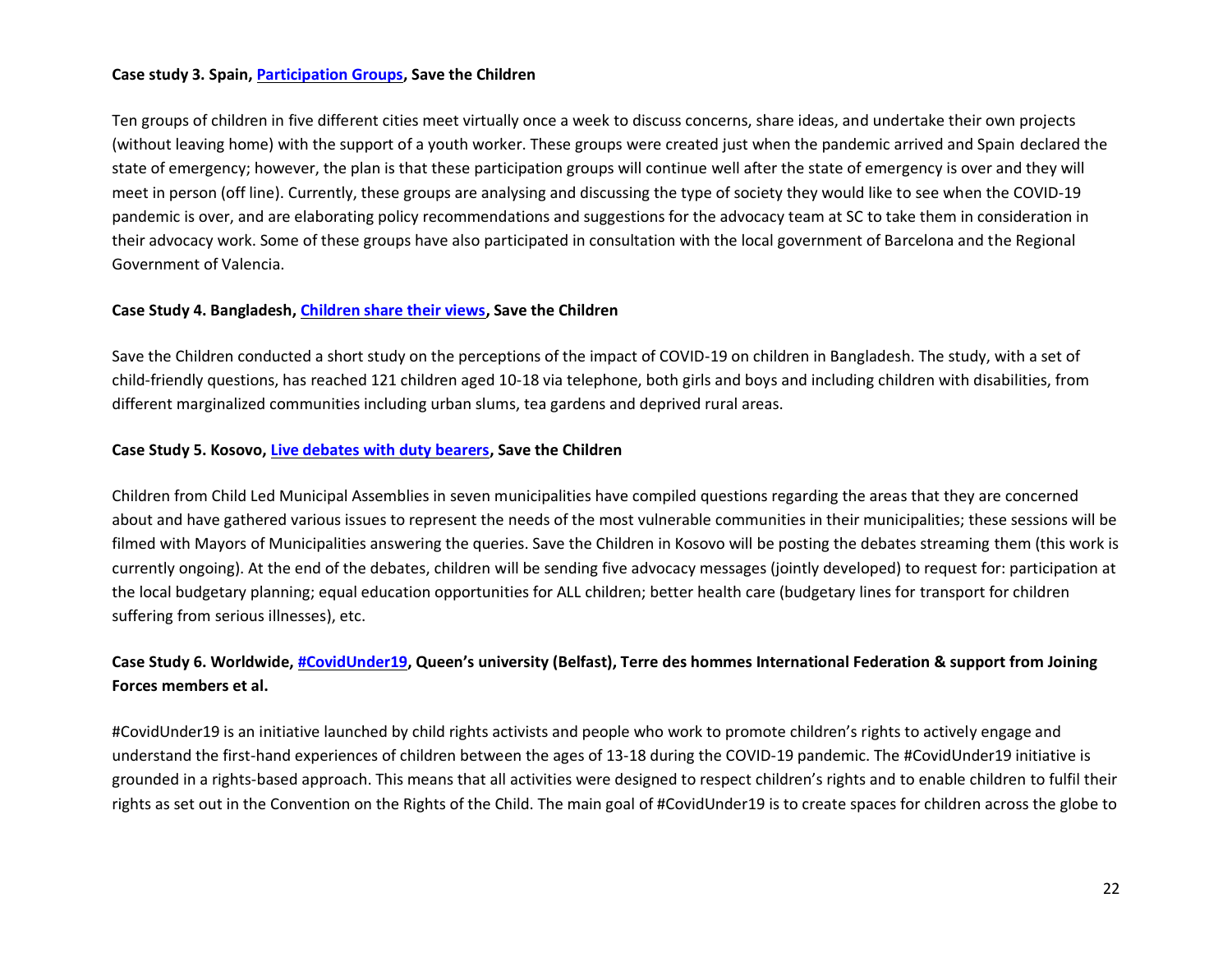be meaningfully involved in the discussions about responses to the COVID-19 pandemic and contribute towards shaping the post-COVID-19 world.

In order to do this, the #CovidUnder19 team – including a group of 270 children, child rights activists, academics from universities, and staff from several international rights organisations – designed a questionnaire to share with children around the globe. The group decided on several overarching topics they wanted to better understand about children's lives during the pandemic such as how children experience their rights, how they are feeling, and how they are interacting and supporting each other at this time.

The survey was translated into 27 languages and made accessible both digitally and for safe, in-person administration with a detailed accompanying facilitation guide for local CP practitioners, first responders, or other community members interested in supporting the initiative. By the survey's closing date on July 31, over 25,000 responses had been submitted from children 8-17 years of age from over 100 countries.

The #CovidUnder19 coordinators are also working to train a group of youth analysts on qualitative and quantitative research methods to assist with analysis and interpretation of the survey responses. The participatory data analysis / interpretation workshops with children will take place in late August, with results scheduled for release in September.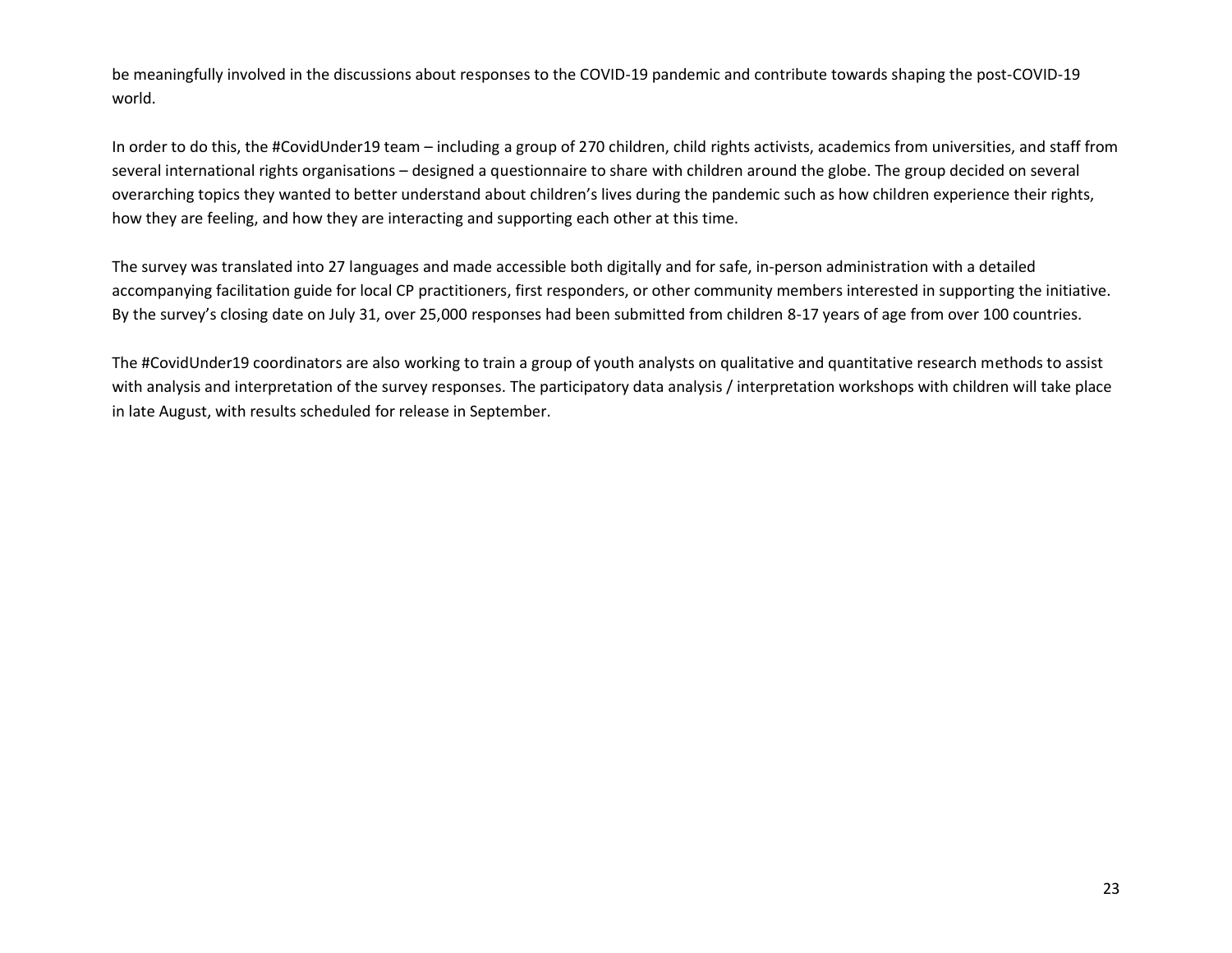# **ANNEX II. EVIDENCE**

**For a comprehensive annotated bibliography and guidance please refer to IICRD, CPCLN, CP global protection cluster, UNICEF** *Children as Partners in Child Protection in Covid-19 guide: From Participation to Partnerships (forthcoming: 2020).* 

### **Child participation related COVID-19 guidance, academic research & innovative responses** *(not exhaustive)*

| <b>THEMES</b>                              | <b>RESOURCES</b>                                                                                                                                                                                                                                                                                                                                                                                                                                                                                                                                                                                                                                                                                                                                                                                                                                                                                                                                                                                                                                                                                                                                                                                                                                                                                                                                                  |
|--------------------------------------------|-------------------------------------------------------------------------------------------------------------------------------------------------------------------------------------------------------------------------------------------------------------------------------------------------------------------------------------------------------------------------------------------------------------------------------------------------------------------------------------------------------------------------------------------------------------------------------------------------------------------------------------------------------------------------------------------------------------------------------------------------------------------------------------------------------------------------------------------------------------------------------------------------------------------------------------------------------------------------------------------------------------------------------------------------------------------------------------------------------------------------------------------------------------------------------------------------------------------------------------------------------------------------------------------------------------------------------------------------------------------|
| General                                    | Eurochild learning for well-being foundation 2getherland (2020) We are here a child participation toolbox<br>$\bullet$<br>Cuevas-Parra, P. (2015) Children advocating for children's rights: A study from the children's council in Lebanon. Beirut: World<br>$\bullet$<br>Vision Lebanon. http://www.wvi.org/child-participation/publication/children-advocating-their-children%E2%80%99s-rights<br>Global Kids Online (2016) Participatory methods: engaging children's voices and experiences in research<br>$\bullet$<br>Grace Gatera, The lancet (February 2020) The Voices of Children in the global health debate<br>$\bullet$<br>Lundy, Laura (2007)' Voice' is not enough: conceptualising Article 12 of the United Nations Convention on the Rights of the Child<br>$\bullet$<br>Stephen Thompsoni, Mariah Cannoni and Mary Wickenden (2020) Exploring Critical Issues in the Ethical Involvement of Children<br>with Disabilities in Evidence Generation and Use. Innocenti Research Brief.<br>Tisdall, E.K.M. (2013) The transformation of participation? Exploring the potential of 'transformative participation' for theory and<br>practice around children and young people's participation. Global Studies of Childhood, 3(2), pp183-193<br>World Vision (2019) Beyond Ebola: Children in DR Congo share their fears in the face of the epidemic |
| Databases,<br>platforms,<br>fora           | 2getherland online (2020), website<br>$\bullet$<br>Compact for young people in humanitarian action(2020) COVID-19: Working with and for young people<br>$\bullet$<br>European Youth Forum, New Expert Group on Youth Rights<br>$\bullet$<br>IASC (2020) Covid-19 Resources relating to accountability and inclusion<br>$\bullet$<br>Terre des Hommes (2020), Covid under 19<br>Save the Children (2020c) Save the Children COVID-19 Child Participation Initiatives                                                                                                                                                                                                                                                                                                                                                                                                                                                                                                                                                                                                                                                                                                                                                                                                                                                                                               |
| <b>Child</b><br>participation:<br>COVID-19 | Andrew Rowland, Diane Cook (2020) Unlocking children's voices during SARS-CoV-2 coronavirus (COVID-19) pandemic lockdown<br>$\bullet$<br><b>BMJ Journals</b><br>Ann S. Masten & Frosso Motti-Stefanid (25 June 2020) Multisystem Resilience for Children and Youth in Disaster: Reflections in the<br>$\bullet$<br><b>Context of COVID-19</b><br>Bennouna, C., Mansourian, H. & Stark, L. (2017) Ethical considerations for children's participation in data collection activities<br>$\bullet$<br>during humanitarian emergencies: A Delphi review. Confl Health 11, 5.<br>Cuevas-Parra, Patricio and Mario Stephano (April 2020). "Children's voices in the time of COVID-19". World Vision.<br>https://www.wvi.org/sites/default/files/2020-04/WV-Children%E2%80%99s%20voices%20in%20the%20time%20of%20COVID-<br>19%20Final.pdf<br>IFRC. (2020). How to consider protection, gender, and inclusion in the response to COVID-19<br>$\bullet$<br>IOM, OCHA, IFRC, ICRC (2020) Tip sheet on maintaining confidential digital dialogue during humanitarian emergencies<br>Jaakko Hilppö, Anna Rainio, Antti Rajala, and Lasse Lipponen, Cultural Praxis (April 2020) Children and the Covid-19 Lockdown:                                                                                                                                                           |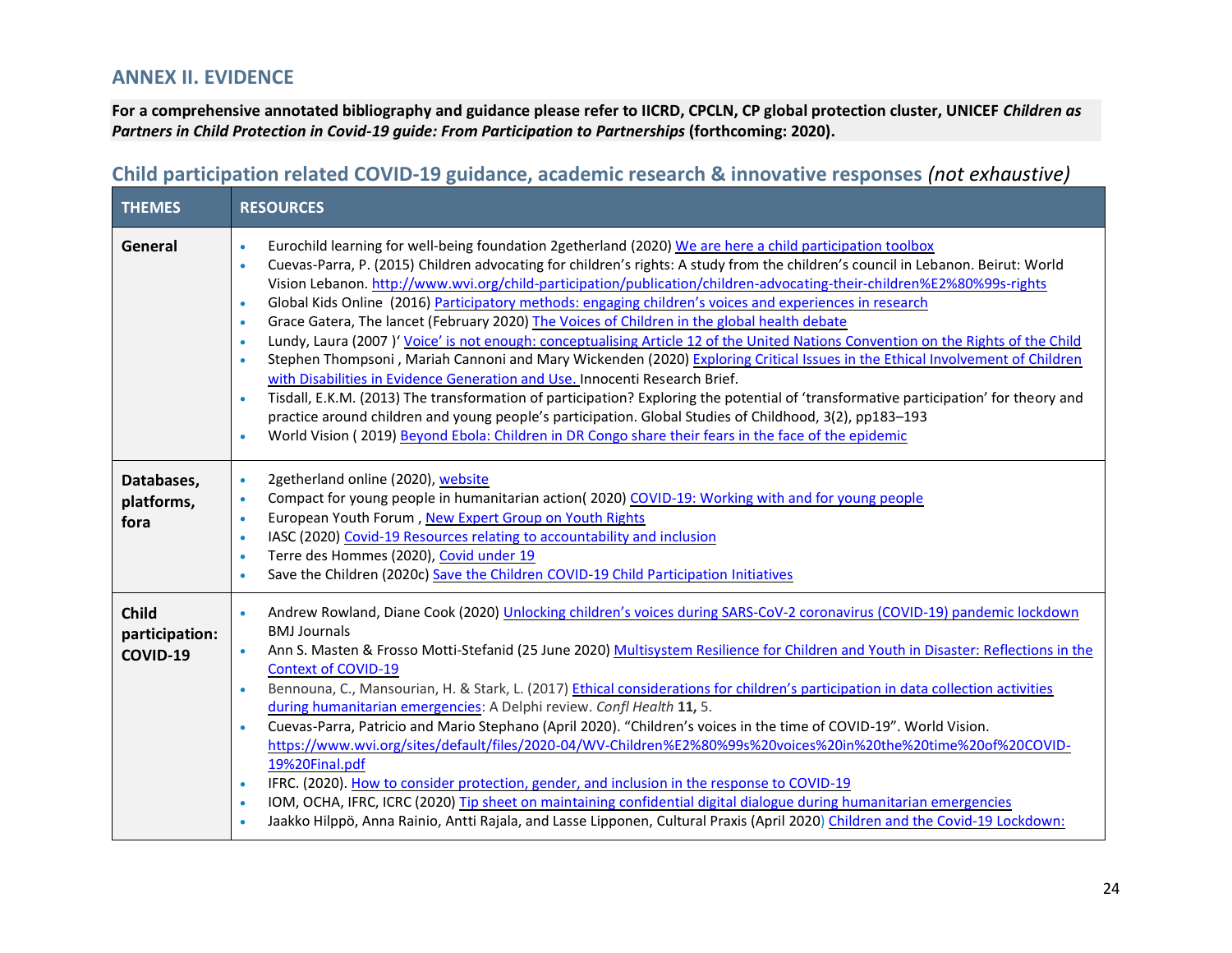|                  | From Child Perspectives to Childrens Perspectives,<br>Jo Dillon (23 July 2020) Participation in Child Protection: The Involuntary Client (video)<br>$\bullet$<br>Keeping Children Safe, (2020). COVID-19 briefing<br>$\bullet$<br>Mary Beth Schaefer, Sandra Schamroth Abrams, Molly Kurpis, Madeline Abrams, and Charlotte Abrams Saint John's University<br>$\bullet$<br>(2020) "Making the Unusual Usual:" Students' Perspectives and Experiences of Learning at Home during the COVID-19 Pandemic<br>Nemeth, K. (2020). Tips for video chatting with young children - Staying connected while far apart. National Association for the<br>Education of Young Children (NAETC).<br>OXFAM (2020) COMMUNITY ENGAGEMENT DURING COVID-19 13 practical tips<br>$\bullet$<br>OXFAM (2020) Protecting Community Facing Staff and Volunteers<br>$\bullet$<br>Save the Children (06 April 2020 a). "Applying the 9 basic requirements for meaningful and ethical child participation during<br>$\bullet$<br>COVID-19".<br>Save the Children (2020b). COVID-19 program adaptation risk mitigation for the duration of the global pandemic<br>$\bullet$<br>Search for the Common Ground. (2020). Youth, COVID-19, and crisis response in conflict-affected areas: challenges and<br>opportunities (Webinar).<br>Street child (may 2020) Covid-19 crisis response rapid assessment report<br>$\bullet$<br>UNDRR (2020) Words into Action guidelines: Engaging children and youth in disaster risk reduction and resilience building<br>$\bullet$<br>UNFPA (24 March 2020) Coronavirus Disease (COVID-19) Preparedness and Response UNFPA Interim Technical Brief<br>$\bullet$<br>UNICEF (2020a) Practical Tips on Engaging Adolescents and Youth in the COVID-19 Response<br>$\bullet$ |
|------------------|------------------------------------------------------------------------------------------------------------------------------------------------------------------------------------------------------------------------------------------------------------------------------------------------------------------------------------------------------------------------------------------------------------------------------------------------------------------------------------------------------------------------------------------------------------------------------------------------------------------------------------------------------------------------------------------------------------------------------------------------------------------------------------------------------------------------------------------------------------------------------------------------------------------------------------------------------------------------------------------------------------------------------------------------------------------------------------------------------------------------------------------------------------------------------------------------------------------------------------------------------------------------------------------------------------------------------------------------------------------------------------------------------------------------------------------------------------------------------------------------------------------------------------------------------------------------------------------------------------------------------------------------------------------------------------------------------------------------------------------------------------------------------|
|                  | UNICEF (2020b) Risk Communication & Community Engagement for COVID-19- Engaging with Children and Adults with Disabilities<br>$\bullet$<br>UNICEF (2020c) Risk Communication & Community Engagement: Practical Tips on Engaging Adolescents and Youth in the COVID-<br>$\bullet$                                                                                                                                                                                                                                                                                                                                                                                                                                                                                                                                                                                                                                                                                                                                                                                                                                                                                                                                                                                                                                                                                                                                                                                                                                                                                                                                                                                                                                                                                             |
|                  | 19 Response<br>UNICEF (2020) Remote data collection on violence against children during COVID-19: A conversation with experts on research<br>$\bullet$<br>priorities, measurement and ethics (Part 2)<br>UNICEF (2019) Youth Advocacy Guide & Workbook.<br>$\bullet$                                                                                                                                                                                                                                                                                                                                                                                                                                                                                                                                                                                                                                                                                                                                                                                                                                                                                                                                                                                                                                                                                                                                                                                                                                                                                                                                                                                                                                                                                                         |
|                  | Voices of Youth, UNICEF (2020) Toolkit to spread awareness and take action on covid-19<br>$\bullet$                                                                                                                                                                                                                                                                                                                                                                                                                                                                                                                                                                                                                                                                                                                                                                                                                                                                                                                                                                                                                                                                                                                                                                                                                                                                                                                                                                                                                                                                                                                                                                                                                                                                          |
|                  | YouTube Channel. Youth Voices of Kakuma Group. (2020). Mask Making in Kakuma. Youth Voices of Kakuma<br>$\bullet$                                                                                                                                                                                                                                                                                                                                                                                                                                                                                                                                                                                                                                                                                                                                                                                                                                                                                                                                                                                                                                                                                                                                                                                                                                                                                                                                                                                                                                                                                                                                                                                                                                                            |
|                  |                                                                                                                                                                                                                                                                                                                                                                                                                                                                                                                                                                                                                                                                                                                                                                                                                                                                                                                                                                                                                                                                                                                                                                                                                                                                                                                                                                                                                                                                                                                                                                                                                                                                                                                                                                              |
| <b>Emerging</b>  | Burkholder, C. & MacEntee, K. (2016). What's a cellphilm? Using everyday technologies to engage in participatory visual research.<br>$\bullet$                                                                                                                                                                                                                                                                                                                                                                                                                                                                                                                                                                                                                                                                                                                                                                                                                                                                                                                                                                                                                                                                                                                                                                                                                                                                                                                                                                                                                                                                                                                                                                                                                               |
| <b>Practices</b> | Children's Commissioner for England (2020) "Lockdown experiences: a group of nine young people told us about their priorities for<br>٠                                                                                                                                                                                                                                                                                                                                                                                                                                                                                                                                                                                                                                                                                                                                                                                                                                                                                                                                                                                                                                                                                                                                                                                                                                                                                                                                                                                                                                                                                                                                                                                                                                       |
|                  | government." London, UK: Children's Commissioner for England.<br>Compact for young people in humanitarian action (2020) COVID-19: Working with and for young people<br>$\bullet$                                                                                                                                                                                                                                                                                                                                                                                                                                                                                                                                                                                                                                                                                                                                                                                                                                                                                                                                                                                                                                                                                                                                                                                                                                                                                                                                                                                                                                                                                                                                                                                             |
|                  | Office of the special representative of the secretary general on violence against children (2020) When children take the lead: 10<br>$\bullet$                                                                                                                                                                                                                                                                                                                                                                                                                                                                                                                                                                                                                                                                                                                                                                                                                                                                                                                                                                                                                                                                                                                                                                                                                                                                                                                                                                                                                                                                                                                                                                                                                               |
|                  | child participation approaches to tackle violence                                                                                                                                                                                                                                                                                                                                                                                                                                                                                                                                                                                                                                                                                                                                                                                                                                                                                                                                                                                                                                                                                                                                                                                                                                                                                                                                                                                                                                                                                                                                                                                                                                                                                                                            |
|                  | Queen's university (Belfast), Terre des hommes International Federation & support from Joining Forces members et al. (2020)                                                                                                                                                                                                                                                                                                                                                                                                                                                                                                                                                                                                                                                                                                                                                                                                                                                                                                                                                                                                                                                                                                                                                                                                                                                                                                                                                                                                                                                                                                                                                                                                                                                  |
|                  | #CovidUnder19                                                                                                                                                                                                                                                                                                                                                                                                                                                                                                                                                                                                                                                                                                                                                                                                                                                                                                                                                                                                                                                                                                                                                                                                                                                                                                                                                                                                                                                                                                                                                                                                                                                                                                                                                                |
|                  | UNICEF (July 2020) Coping with COVID-19: A pandemic through a girl's eyes: 16 adolescent girls from nine countries film their lives                                                                                                                                                                                                                                                                                                                                                                                                                                                                                                                                                                                                                                                                                                                                                                                                                                                                                                                                                                                                                                                                                                                                                                                                                                                                                                                                                                                                                                                                                                                                                                                                                                          |
|                  | under lockdown.                                                                                                                                                                                                                                                                                                                                                                                                                                                                                                                                                                                                                                                                                                                                                                                                                                                                                                                                                                                                                                                                                                                                                                                                                                                                                                                                                                                                                                                                                                                                                                                                                                                                                                                                                              |
|                  | University of Central Lancashire (23 April 2020) Building on Rainbows: Supporting Children's Participation in Shaping Responses to<br>COVID-19.                                                                                                                                                                                                                                                                                                                                                                                                                                                                                                                                                                                                                                                                                                                                                                                                                                                                                                                                                                                                                                                                                                                                                                                                                                                                                                                                                                                                                                                                                                                                                                                                                              |
|                  | Voices of youths (2020) Coronavirus                                                                                                                                                                                                                                                                                                                                                                                                                                                                                                                                                                                                                                                                                                                                                                                                                                                                                                                                                                                                                                                                                                                                                                                                                                                                                                                                                                                                                                                                                                                                                                                                                                                                                                                                          |
|                  |                                                                                                                                                                                                                                                                                                                                                                                                                                                                                                                                                                                                                                                                                                                                                                                                                                                                                                                                                                                                                                                                                                                                                                                                                                                                                                                                                                                                                                                                                                                                                                                                                                                                                                                                                                              |